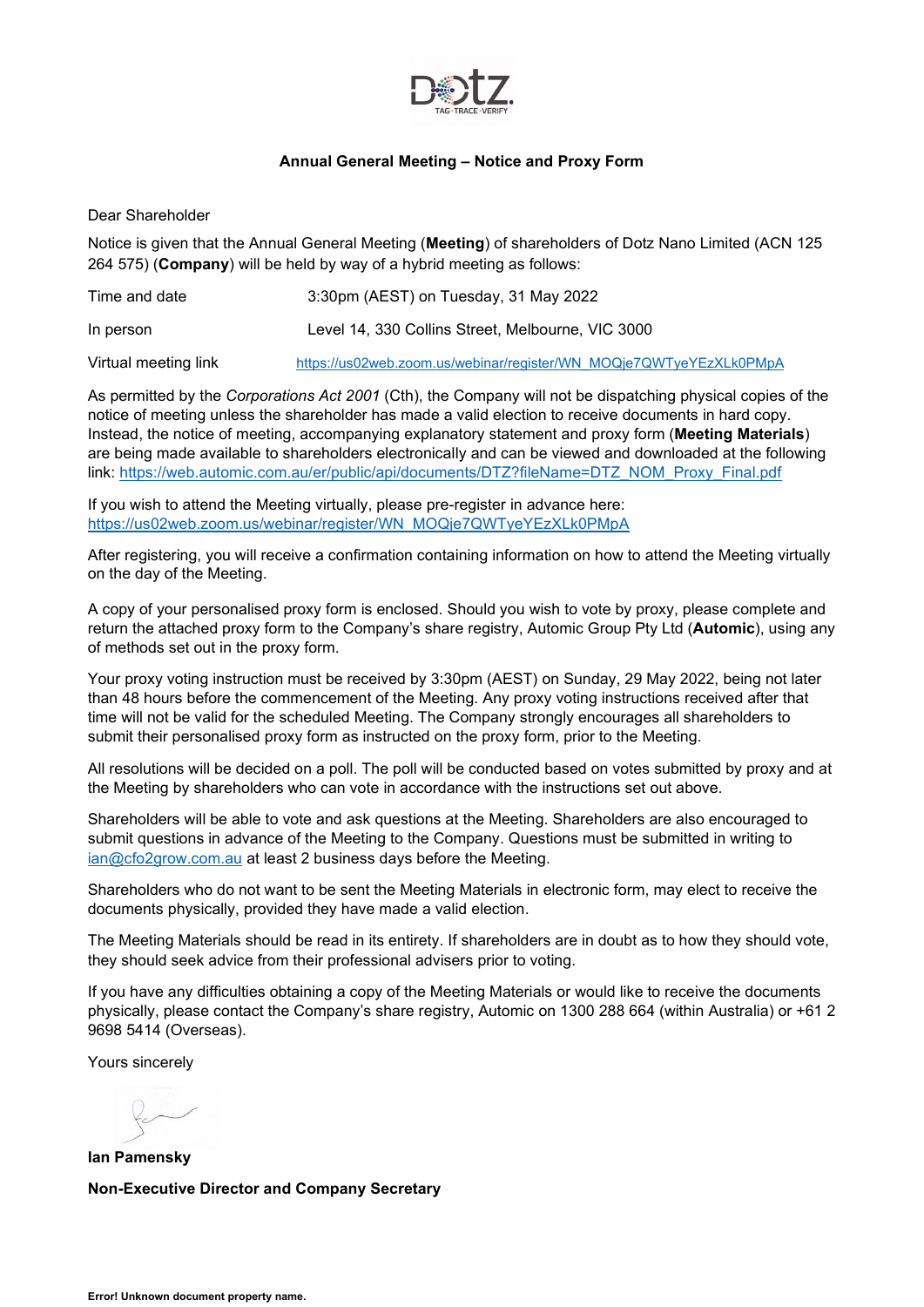

## **Dotz Nano Limited ACN 125 264 575**

## Notice of Annual General Meeting

**The Annual General Meeting of the Company will be held by way of a hybrid meeting as follows: In person: Level 14, 330 Collins Street, Melbourne, VIC 3000 Virtual meeting link: [https://us02web.zoom.us/webinar/register/WN\\_MOQje7QWTyeYEzXLk0PMpA](https://us02web.zoom.us/webinar/register/WN_MOQje7QWTyeYEzXLk0PMpA) on 31 May 2022 at 3:30pm (AEST)**

The Notice of Annual General Meeting should be read in its entirety. If Shareholders are in doubt as to how to vote, they should seek advice from a suitably qualified professional adviser prior to voting.

**Should you wish to discuss any matter, please do not hesitate to contact the Company Secretary by telephone on 1300-092-602.**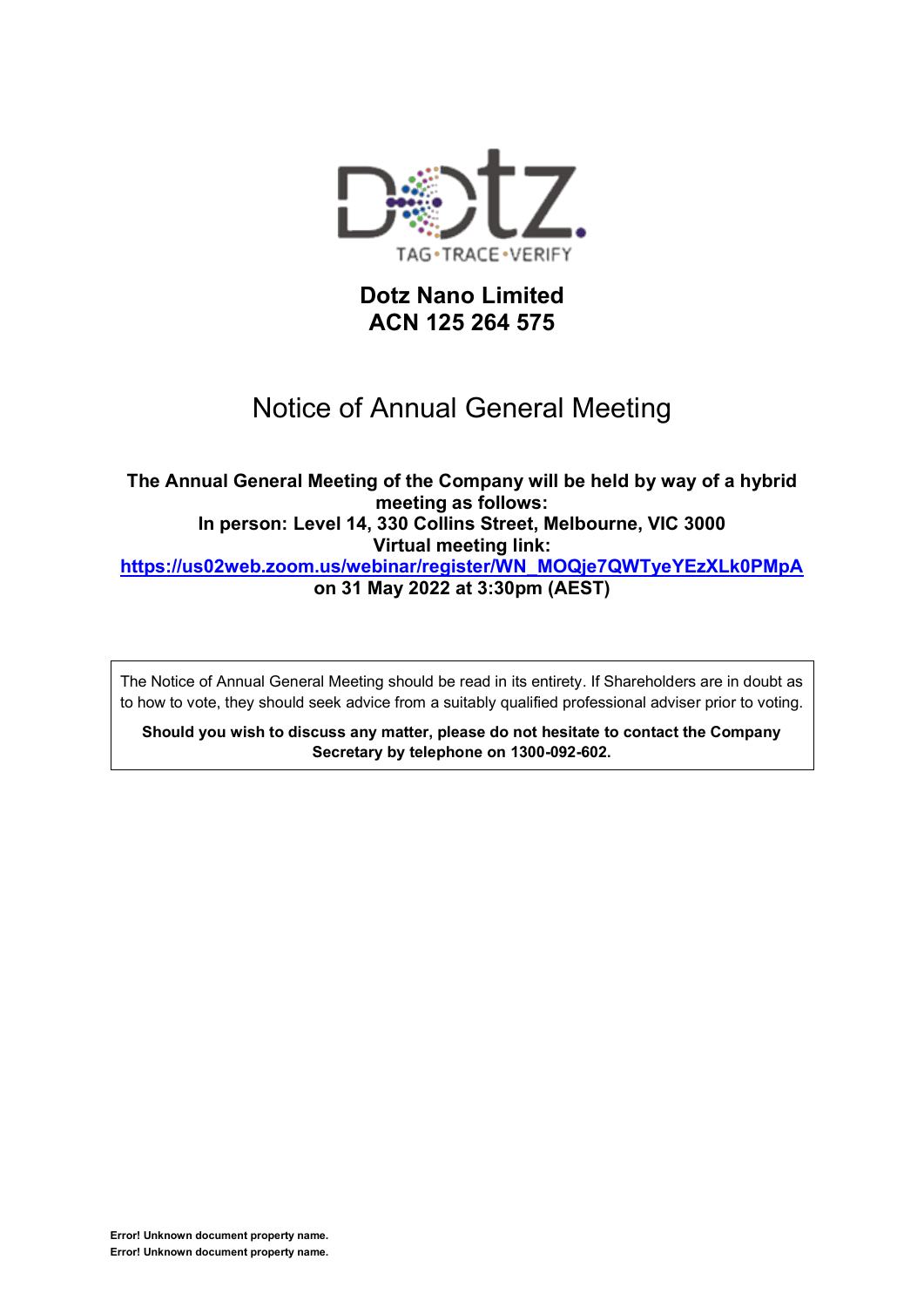## Dotz Nano Limited ACN 125 264 575 (**Company**)

## Notice of Annual General Meeting

Notice is given that the Annual General Meeting of Dotz Nano Limited will be held at Level 14, 330 Collins Street, Melbourne, VIC 3000 and will also be held virtually via an online platform at [https://us02web.zoom.us/webinar/register/WN\\_MOQje7QWTyeYEzXLk0PMpA](https://us02web.zoom.us/webinar/register/WN_MOQje7QWTyeYEzXLk0PMpA) on 31 May 2022 at 3:30pm (AEST) (**Meeting**). Please note that Shareholders may attend the Meeting in person.

The Directors have determined pursuant to Regulation 7.11.37 of the *Corporations Regulations 2001* (Cth) that the persons eligible to vote at the Meeting are those who are registered Shareholders at 7:00pm (AEST) on 30 May 2022.

The Explanatory Memorandum provides additional information on matters to be considered at the Meeting. The Explanatory Memorandum and the Proxy Form, form part of the Notice.

Terms and abbreviations used in the Notice are defined in [Schedule](#page-0-0) [1.](#page-0-0)

## Agenda

## 1 **Annual Report**

To consider the Annual Report of the Company and its controlled entities for the financial year ended 31 December 2021, which includes the Financial Report, the Directors' Report and the Auditor's Report.

Note: There is no requirement for Shareholders to approve the Annual Report.

## 2 **Resolutions**

## **Resolution 1 ± Remuneration Report**

To consider and, if thought fit, to pass with or without amendment, as a **non-binding** ordinary resolution the following:

*'That the Remuneration Report be adopted by Shareholders on the terms and conditions in the Explanatory Memorandum.'*

## **Resolution 2 ± Election of Director ± Ms Kerry Harpaz**

To consider and, if thought fit, to pass with or without amendment, as an ordinary resolution the following:

*'That, in accordance with Article 7.6(c) of the Constitution, Listing Rule 14.4 and for all other purposes, Ms Kerry Harpaz, a Director who was appointed on 2 September 2021, retires and, being eligible, is elected as a Director on the terms and conditions in the Explanatory Memorandum.'*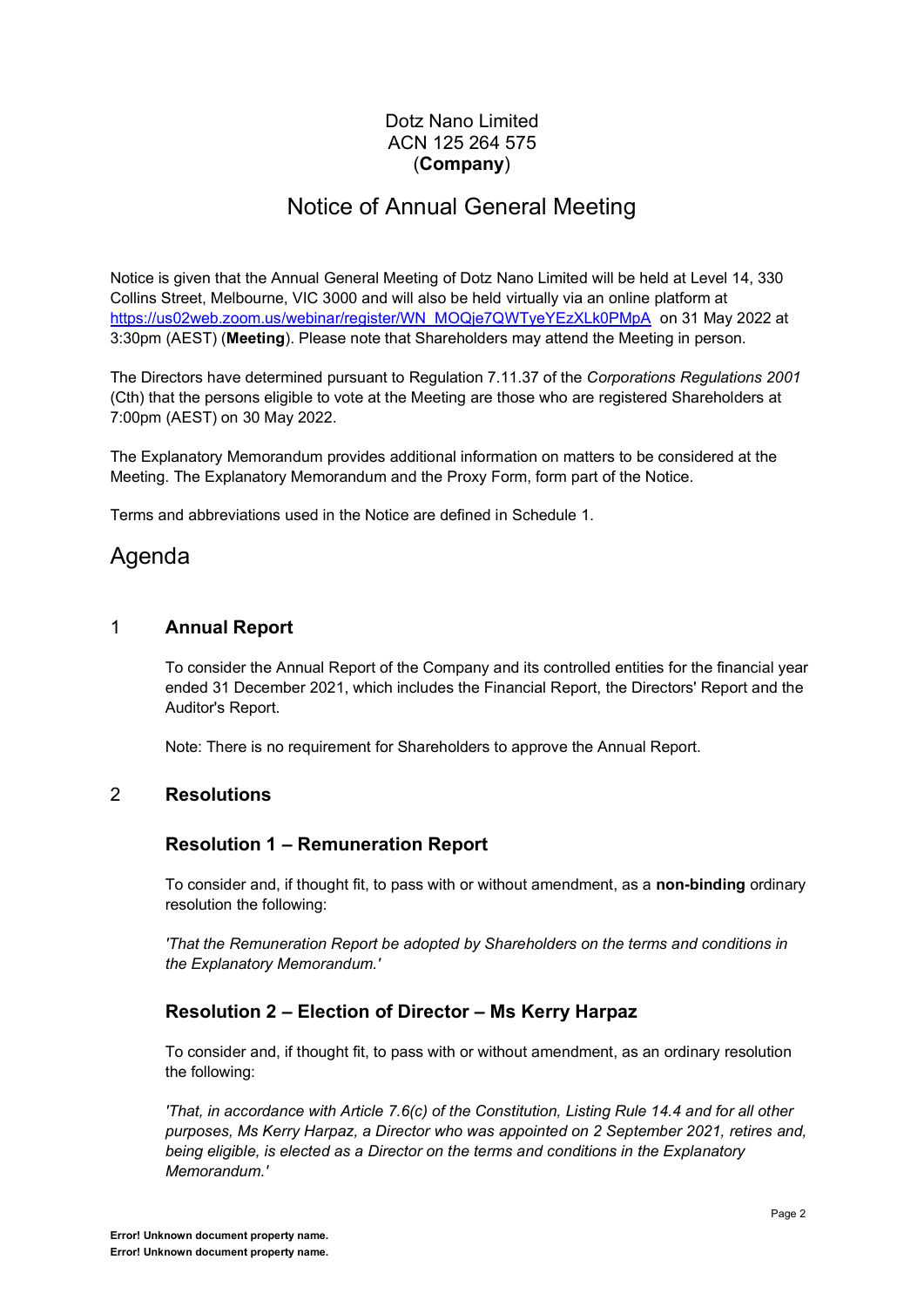## **Resolution 3 ± Approval to issue Options to Mr Gideon Shmuel (a former Director and CEO)**

To consider and, if thought fit, to pass with or without amendment, as an ordinary resolution the following:

*'That the issue of 500,000 Options to former Director and CEO, Mr Gideon Shmuel (who resigned on 6 April 2022) is approved under and for the purposes of Listing Rule 10.11 and for all other purposes, on the terms and conditions in the Explanatory Memorandum.'*

### **Resolution 4 ± Approval of 10% Placement Facility**

To consider and, if thought fit, to pass with or without amendment, as a special resolution the following:

*"That, pursuant to and in accordance with Listing Rule 7.1A and for all other purposes, Shareholders approve the issue of Equity Securities totalling up to 10% of the issued capital of the Company at the time of issue, calculated in accordance with the formula prescribed in Listing Rule 7.1A.2 and on the terms and conditions in the Explanatory Memorandum."*

### **Resolution 5 ± Amendment to Article 5.2(b) of the Constitution**

To consider and, if thought fit, to pass with or without amendment, as a special resolution the following:

*"That the amendment to Article 5.2(b) of the Constitution as set out in the Explanatory Memorandum, is approved under and for the purposes of section 136(2) of the Corporations Act and for all other purposes, with effect from the close of the Meeting."*

#### **Voting exclusions**

Pursuant to the Listing Rules, the Company will disregard any votes cast in favour of:

- (a) Resolution 3, by or on behalf of Mr Gideon Shmuel and any other person who will obtain a material benefit as a result of the issue of the Options (except a benefit solely by reason of being a Shareholder), or any of their respective associates.
- (b) Resolution 4, if at the time of the Meeting, the Company is proposing to make an issue of Equity Securities under the 10% Placement Facility, by or on behalf of any persons who are expected to participate in or who will obtain a material benefit as a result of, the proposed issue (except a benefit solely by reason of being a Shareholder), or any associate of those persons.

The above voting exclusions do not apply to a vote cast in favour of the relevant Resolution by:

(a) a person as proxy or attorney for a person who is entitled to vote on the Resolution, in accordance with directions given to the proxy or attorney to vote on the Resolution in that way;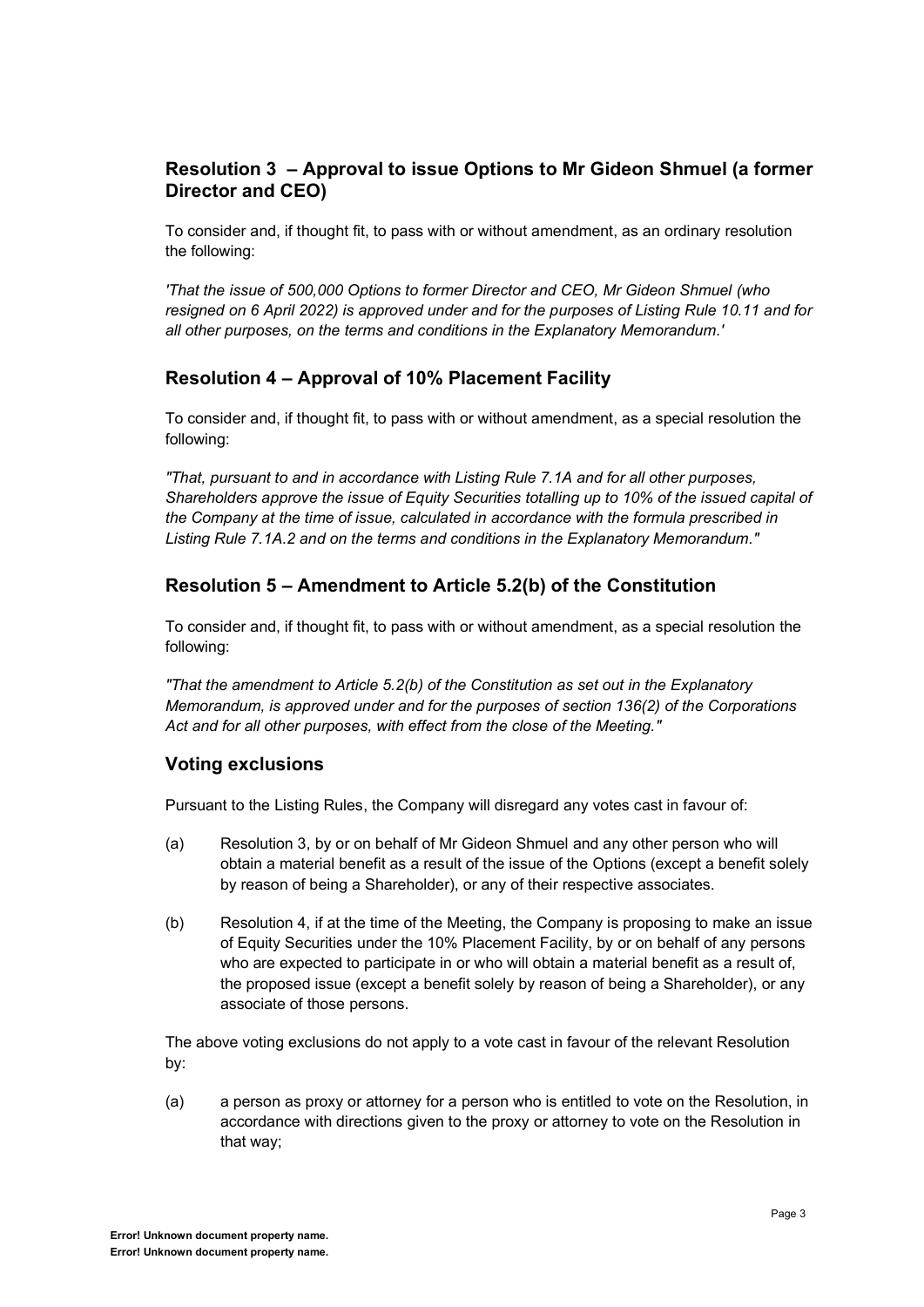- (b) the Chair as proxy or attorney for a person who is entitled to vote on the Resolution, in accordance with a direction given to the Chair to vote on the Resolution as the Chair decides; or
- (c) a holder acting solely in a nominee, trustee, custodial or other fiduciary capacity on behalf of a beneficiary provided the following conditions are met:
	- (i) the beneficiary provides written confirmation to the holder that the beneficiary is not excluded from voting, and is not an associate of a person excluded from voting, on the Resolution; and
	- (ii) the holder votes on the Resolution in accordance with directions given by the beneficiary to the holder to vote in that way.

### **Voting prohibitions**

Resolution 1: In accordance with sections 250BD and 250R of the Corporations Act, a vote on this Resolution must not be cast (in any capacity) by or on behalf of a member of the Key Management Personnel details of whose remuneration are included in the Remuneration Report, or a Closely Related Party of such a member.

A vote may be cast by such person if the vote is not cast on behalf of a person who is excluded from voting on this Resolution, and:

- (a) the person is appointed as a proxy by writing that specifies the way the proxy is to vote on this Resolution; or
- (b) the voter is the Chair and the appointment of the Chair as proxy does not specify the way the proxy is to vote on this Resolution, but expressly authorises the Chair to exercise the proxy even if this Resolution is connected with the remuneration of a member of the Key Management Personnel.

If you purport to cast a vote other than as permitted above, that vote will be disregarded by the Company (as indicated above) and you may be liable for breaching the voting restrictions that apply to you under the Corporations Act.

**BY ORDER OF THE BOARD**

Ian Pamensky **Non-Executive Director and Company Secretary Dotz Nano Limited** Dated: 27 April 2022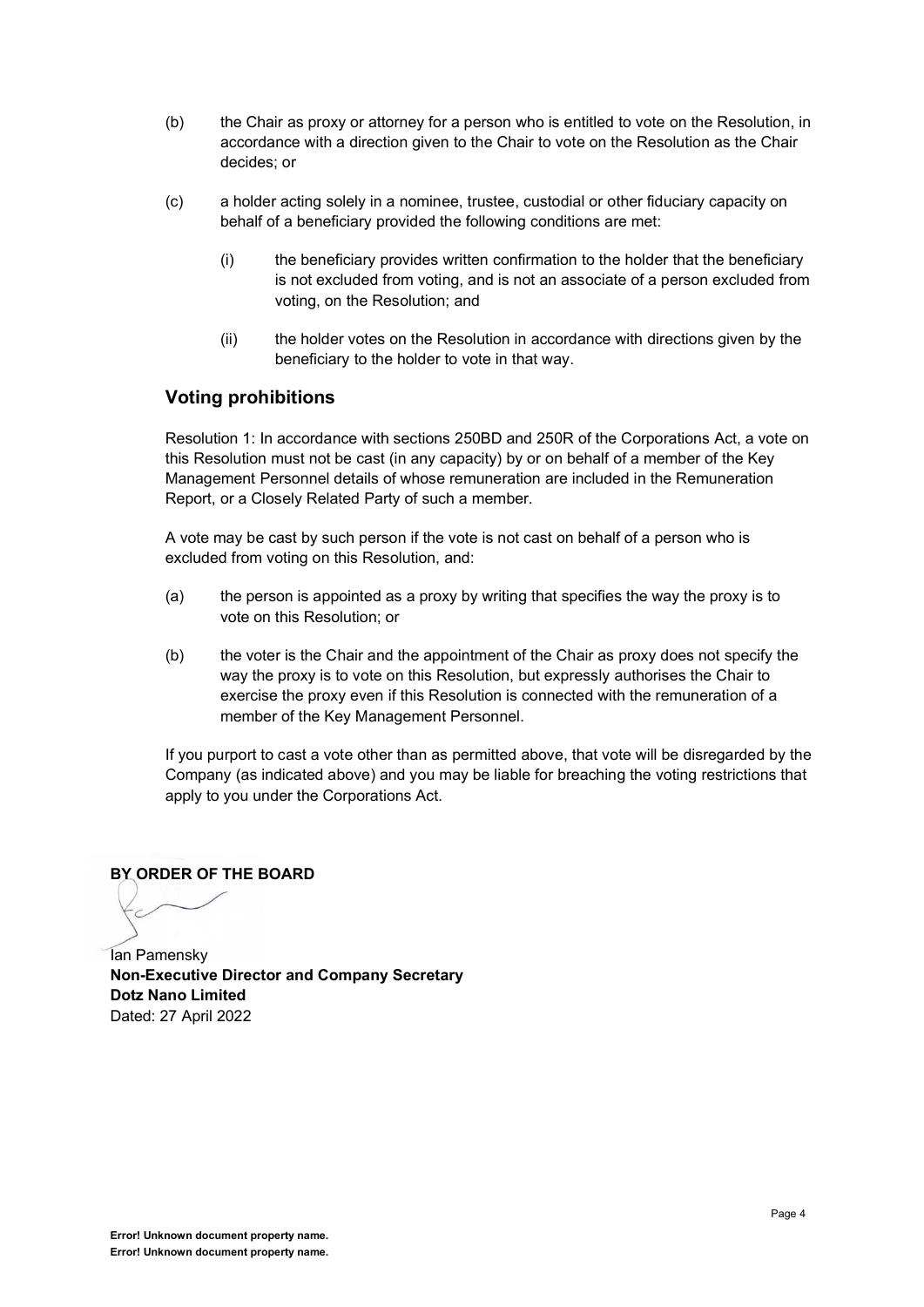## Dotz Nano Limited ACN 125 264 575 (Company)

## Explanatory Memorandum

## 1. Introduction

The Explanatory Memorandum has been prepared for the information of Shareholders in connection with the business to be conducted at the Meeting to be held as a hybrid meeting on 31 May 2022 at 3:30pm (AEST).

Please refer to Section [2](#page-0-0) of this Explanatory Memorandum for further information regarding the Meeting procedures.

The Explanatory Memorandum forms part of the Notice which should be read in its entirety. The Explanatory Memorandum contains the terms and conditions on which the Resolutions will be voted.

The Explanatory Memorandum includes information about the following to assist Shareholders in deciding how to vote on the Resolutions:

| Section 2  | Action to be taken by Shareholders                                                          |
|------------|---------------------------------------------------------------------------------------------|
| Section 4  | Resolution 1 – Remuneration Report                                                          |
| Section 5  | Resolution 2 – Election of Director - Ms Kerry Harpaz                                       |
| Section 6  | Resolution 3 - Approval to issue Options to Mr Gideon Shmuel (a<br>former Director and CEO) |
| Section 7  | Resolution 4 – Approval of 10% Placement Facility                                           |
| Section 8  | Resolution $5 -$ Amendment to Article $5.2(b)$ of the Constitution                          |
| Schedule 1 | Definitions                                                                                 |
| Schedule 2 | Terms and Conditions of Former CEO Options                                                  |
| Schedule 3 | Valuation of Former CEO Options                                                             |

A Proxy Form is located at the end of the Explanatory Memorandum.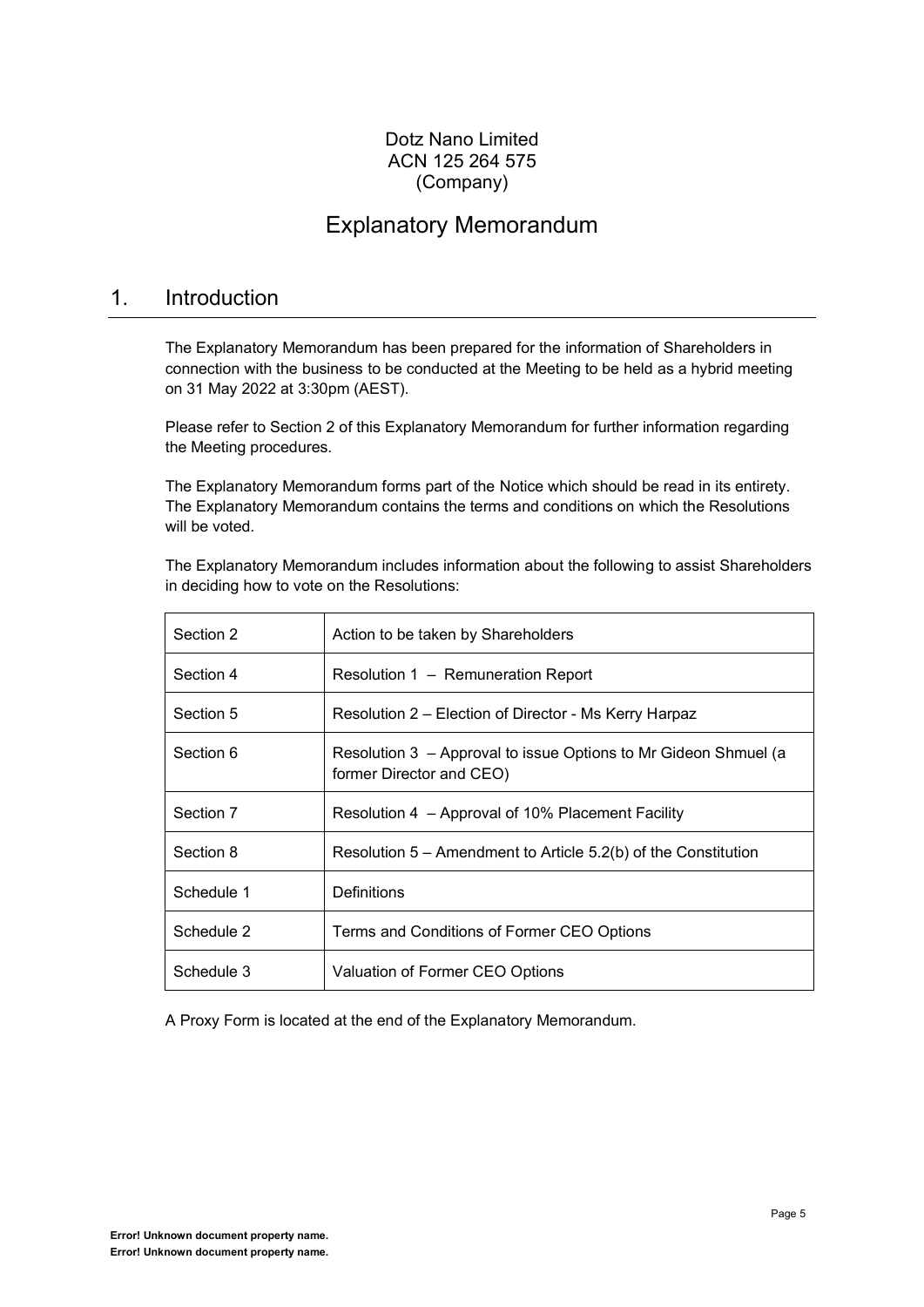## 2. Action to be taken by Shareholders

Shareholders should read the Notice including the Explanatory Memorandum carefully before deciding how to vote on the Resolutions.

#### 2.1 **Meeting procedure**

Shareholders who wish to participate in or ask questions at the Meeting should refer to the information in this Section [2](#page-0-0) for further information regarding the Meeting procedures and how to access the Meeting virtually.

#### 2.2 **Voting by poll**

All Resolutions will be decided by poll (rather than a show of hands). The poll will be conducted based on votes submitted by proxy and at the Meeting by Shareholders who attend virtually in accordance with the instructions below.

(a) Voting by proxy

A Proxy Form is attached to the Notice. This is to be used by Shareholders if they wish to appoint a representative (a 'proxy') to vote in their place. All Shareholders are invited and encouraged to attend the Meeting or, if they are unable to attend in person, sign and return the Proxy Form to the Company in accordance with the instructions thereon. Lodgement of a Proxy Form will not preclude a Shareholder from attending and voting at the Meeting in person.

#### Please note that:

- (i) a member of the Company entitled to attend and vote at the Meeting is entitled to appoint a proxy;
- (ii) a proxy need not be a member of the Company; and
- (iii) a member of the Company entitled to cast two or more votes may appoint two proxies and may specify the proportion or number of votes each proxy is appointed to exercise, but where the proportion or number is not specified, each proxy may exercise half of the votes.

The enclosed Proxy Form provides further details on appointing proxies and lodging Proxy Forms.

(b) Proxy vote if appointment specifies way to vote

Section 250BB(1) of the Corporations Act provides that an appointment of a proxy may specify the way the proxy is to vote on a particular resolution and, if it does:

- (i) the proxy need not vote on a show of hands, but if the proxy does so, the proxy must vote that way (ie as directed);
- (ii) if the proxy has two or more appointments that specify different ways to vote on the resolution  $-$  the proxy must not vote on a show of hands;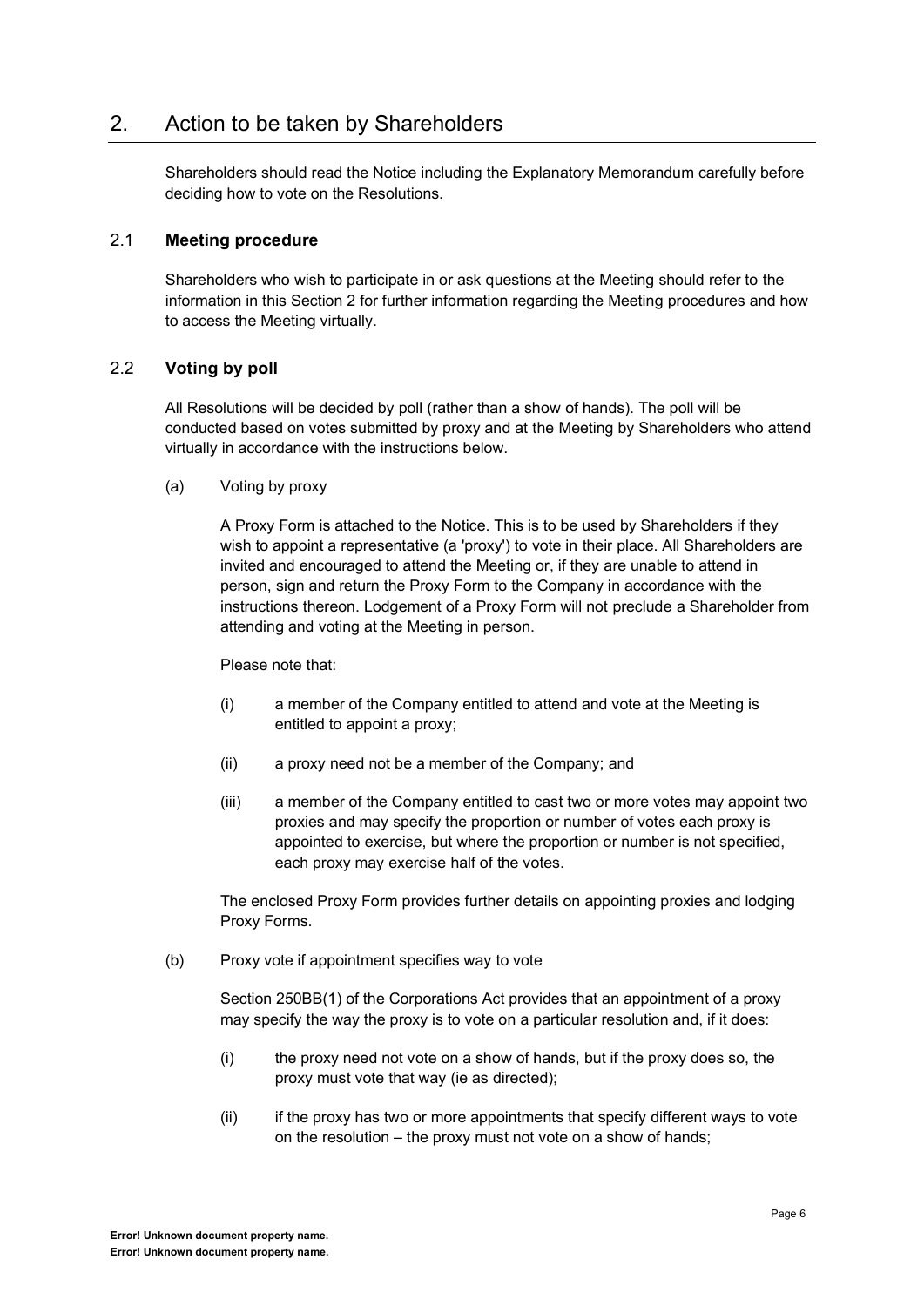- $(iii)$  if the proxy is the chair of the meeting at which the resolution is voted on  $-$  the proxy must vote on a poll, and must vote that way (ie as directed); and
- $(iv)$  if the proxy is not the chair  $-$  the proxy need not vote on the poll, but if the proxy does so, the proxy must vote that way (ie as directed).
- (c) Transfer of non-chair proxy to chair in certain circumstances

Section 250BC of the Corporations Act provides that, if:

- (i) an appointment of a proxy specifies the way the proxy is to vote on a particular resolution at a meeting of the Company's members;
- (ii) the appointed proxy is not the chair of the meeting;
- (iii) at the meeting, a poll is duly demanded on the resolution; and
- (iv) either the proxy is not recorded as attending the meeting or the proxy does not vote on the resolution,

the chair of the meeting is taken, before voting on the resolution closes, to have been appointed as the proxy for the purposes of voting on the resolution at the meeting.

| Online   | Lodge the Proxy Form online at <b>https://investor.automic.com.au/#/loginsah</b> by<br>following the instructions: Login to the Automic website using the holding details as<br>shown on the Proxy Form. Click on 'View Meetings' - 'Vote'. To use the online<br>lodgement facility, Shareholders will need their holder number (Securityholder<br>Reference Number (SRN) or Holder Identification Number (HIN)) as shown on the front<br>of the Proxy Form. |
|----------|--------------------------------------------------------------------------------------------------------------------------------------------------------------------------------------------------------------------------------------------------------------------------------------------------------------------------------------------------------------------------------------------------------------------------------------------------------------|
|          | For further information on the online proxy lodgment process please see the Online<br>Proxy Lodgment Guide at https://investor.automic.com.au/#/loginsah                                                                                                                                                                                                                                                                                                     |
| By post  | Automic, GPO Box 5193, Sydney NSW 2001                                                                                                                                                                                                                                                                                                                                                                                                                       |
| By hand  | Automic, Level 5, 126 Phillip Street, Sydney NSW 2000                                                                                                                                                                                                                                                                                                                                                                                                        |
| By email | meetings@automicgroup.coms.au                                                                                                                                                                                                                                                                                                                                                                                                                                |

To vote by proxy, you must complete and lodge the Proxy Form using one of the following methods:

Your Proxy instruction must be received not later than 48 hours before the commencement of the Meeting. **Proxy Forms received later than this time will be invalid.**

#### 2.3 **Chair's voting intentions**

If the Chair is appointed as your proxy and you have not specified the way the Chair is to vote on Resolution 1 by signing and returning the Proxy Form, you are considered to have provided the Chair with an express authorisation for the Chair to vote the proxy in accordance with the Chair's intention, even though the Resolution is connected directly or indirectly with the remuneration of a member of the Key Management Personnel of the Company.

Subject to the following paragraph, the Chair intends to exercise all available proxies in favour of all Resolutions, unless the Shareholder has expressly indicated a different voting intention.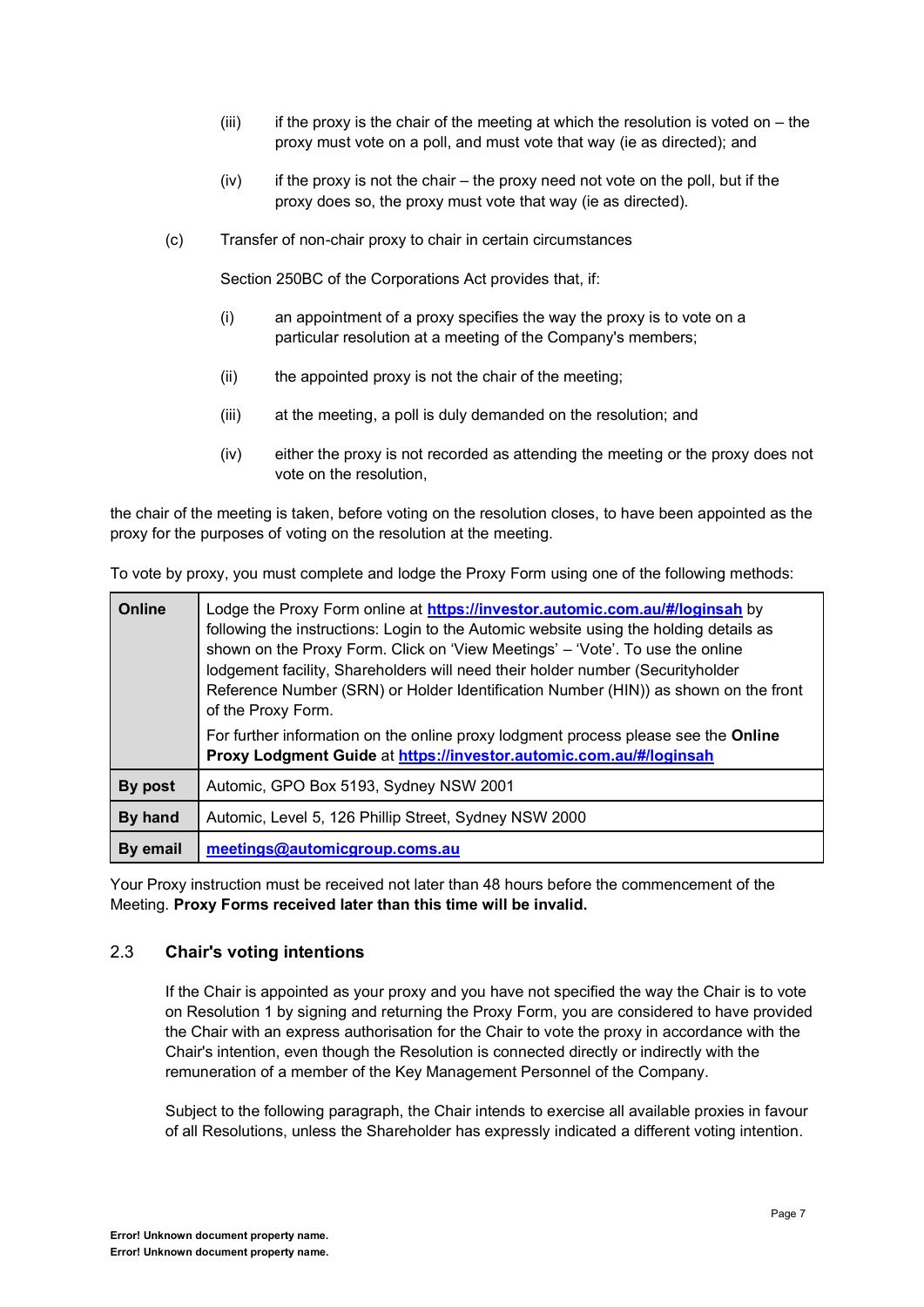#### 2.4 **Remote attendance and voting online**

#### (a) Remote attendance

The Meeting will be accessible to all Shareholders via a live webinar, which will allow Shareholders to listen to the Meeting and speak and ask questions in relation to the business of the Meeting.

If you wish to attend the Meeting virtually, please pre-register in advance for the virtual Meeting here:

https://us02web.zoom.us/webinar/register/WN\_MOQje7QWTyeYEzXLk0PMpA

After registering, you will receive a confirmation containing information on how to attend the Meeting virtually on the date of the Annual General Meeting.

To attend and vote on the day of the Meeting:

- (i) open your internet browser and go to investor.automic.com.au;
- (ii) login with your username and password or click "register" if you haven't already created an account. Shareholders are encouraged to create an account prior to the start of the meeting to ensure there is no delay in attending the Meeting virtually;
- (iii) after logging in, a banner will display at the bottom of your screen to indicate that the Meeting is open for registration, click on "Register" when this appears. Alternatively, click on "Meetings" on the left-hand menu bar to access registration;
- $(iv)$  click on "Register" and follow the steps:
	- (A) click on the URL to join the webcast where you can view and listen to the Meeting virtually;
	- (B) once the Chair of the Meeting has declared the poll open for voting click on "Refresh" to be taken to the voting screen; and
	- (C) select your voting direction and click "confirm" to submit your vote. Note that you cannot amend your vote after it has been submitted.

#### 2.5 **Submitting questions**

Shareholders will be able to vote and ask questions at the Meeting. Shareholders are also encouraged to submit questions in advance of the Meeting to the Company. Questions must be submitted by emailing the Company Secretary at *[ian@cfo2grow.com.au](mailto:ian@cfo2grow.com.au)* at least 2 business days before the Meeting.

The Company will also provide Shareholders with the opportunity to ask questions during the Meeting in respect to the formal items of business as well as general questions in respect to the Company and its business.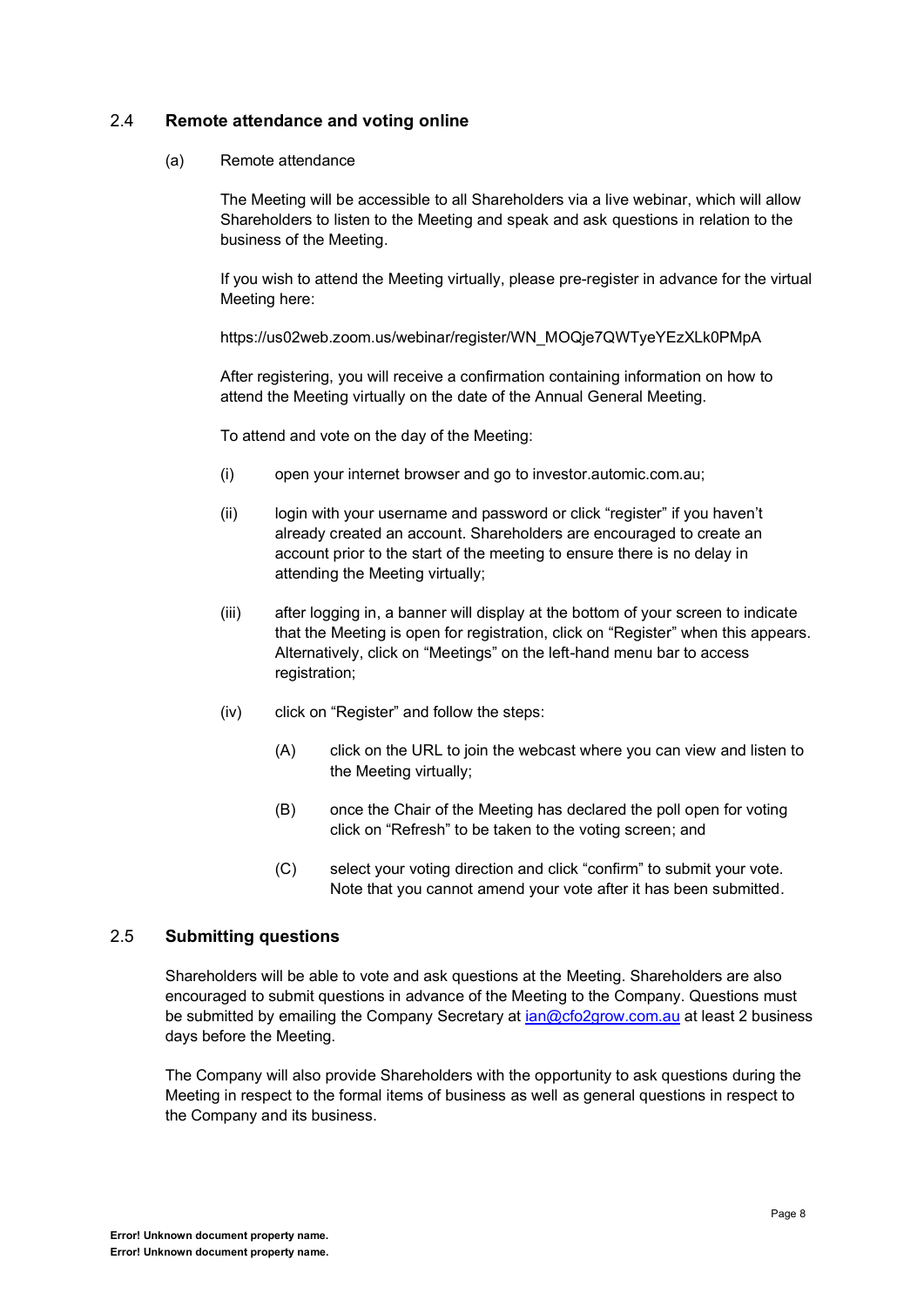## 3. Annual Report

In accordance with section 317 of the Corporations Act, Shareholders will be offered the opportunity to discuss the Annual Report, including the Financial Report, the Directors' Report and the Auditor's Report for the financial year ended 31 December 2021.

There is no requirement for Shareholders to approve the Annual Report.

At the Meeting, Shareholders will be offered the opportunity to:

- (a) discuss the Annual Report which is available online at https://www.dotz.tech/investors;
- (b) ask questions about, or comment on, the management of the Company; and
- (c) ask the auditor questions about the conduct of the audit and the preparation and content of the Auditor's Report.

In addition to taking questions at the Meeting, written questions to the Chair about the management of the Company, or to the Company's auditor about:

- (a) the preparation and content of the Auditor's Report;
- (b) the conduct of the audit;
- (c) accounting policies adopted by the Company in relation to the preparation of the financial statements; and
- (d) the independence of the auditor in relation to the conduct of the audit,

may be submitted no later than five business days before the Meeting to the Company Secretary at the Company's registered office.

## 4. Resolution 1 – Remuneration Report

In accordance with subsection 250R(2) of the Corporations Act, the Company must put the Remuneration Report to the vote of Shareholders. The Directors' Report contains the Remuneration Report which sets out the remuneration policy for the Company and the remuneration arrangements in place for the executive Directors, specified executives and nonexecutive Directors.

In accordance with subsection 250R(3) of the Corporations Act, Resolution 1 is advisory only and does not bind the Directors. If Resolution 1 is not passed, the Directors will not be required to alter any of the arrangements in the Remuneration Report.

If the Company's Remuneration Report receives a 'no' vote of 25% or more (**Strike**) at two consecutive annual general meetings, Shareholders will have the opportunity to remove the whole Board, except the managing director (if any).

Where a resolution on the Remuneration Report receives a Strike at two consecutive annual general meetings, the Company will be required to put to Shareholders at the second annual general meeting a resolution on whether another meeting should be held (within 90 days) at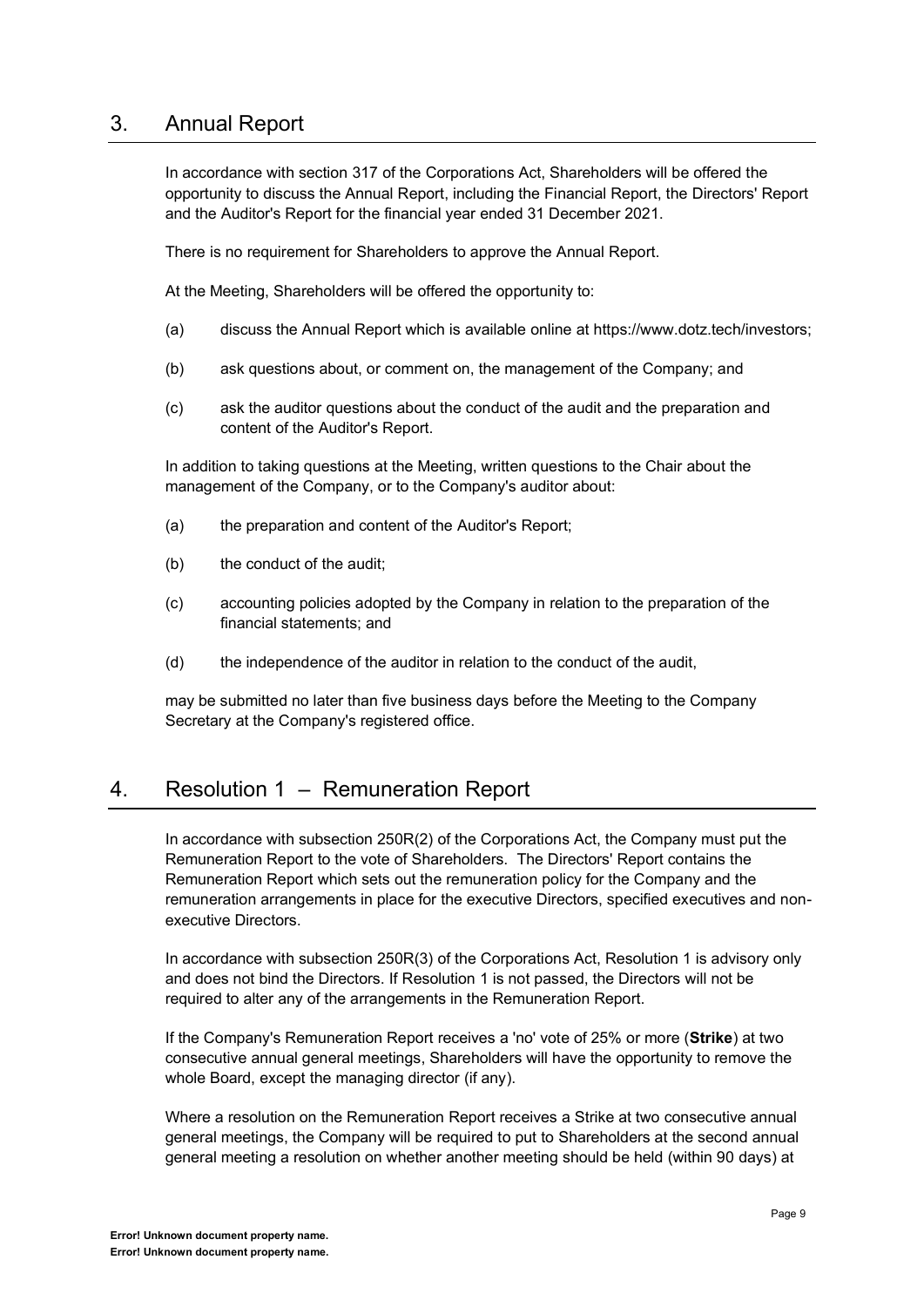which all Directors (other than the managing director, if any) who were in office at the date of approval of the applicable Directors' Report must stand for re-election.

The Company's Remuneration Report did not receive a Strike at the 2021 annual general meeting. If the Remuneration Report receives a Strike at this Meeting, Shareholders should be aware that if a second Strike is received at the 2023 annual general meeting, this may result in the re-election of the Board.

The Chair will allow a reasonable opportunity for Shareholders as a whole to ask about or make comments on the Remuneration Report.

Resolution 1 is an ordinary resolution.

Given the personal interests of all Directors in this Resolution, the Board makes no recommendation to Shareholders regarding this Resolution.

## 5. Resolution 2 – Election of Director - Ms Kerry Harpaz

Article 7.6(a) of the Constitution allows the Board to appoint at any time a person to be a Director either to fill a casual vacancy or as an addition to the existing Directors, but only where the total number of Directors does not at any time exceed the maximum number specified by the Constitution. Pursuant to Listing Rule 14.4 and Article 7.6(c) of the Constitution, a Director appointed as an addition to the Board must not hold office (without reelection) past the next annual general meeting.

On 2 September 2021, Ms Kerry Harpaz was appointed as a Non-Executive Director of the Company. Accordingly, Ms Harpaz resigns as a Director at the Meeting and, being eligible, seeks approval to be elected as a Director pursuant to Resolution 2.

If elected, Ms Harpaz is not considered to be an independent director of the Company of the Company as her spouse and his related entities are substantial shareholders of the Company.

Ms Harpaz, LLB, has more than 17 years of experience in senior management and leadership roles, specialising in building large teams with a focus on coaching and mentoring to build successful cultures.

#### 5.1 **Board recommendation**

Resolution 2 is an ordinary resolution.

The Board (other than Ms Harpaz) supports the election of Ms Harpaz and accordingly recommends that Shareholders vote in favour of Resolution 2. The Directors consider Ms Harpaz's skills and experience are valuable to the Board's existing skills and experience.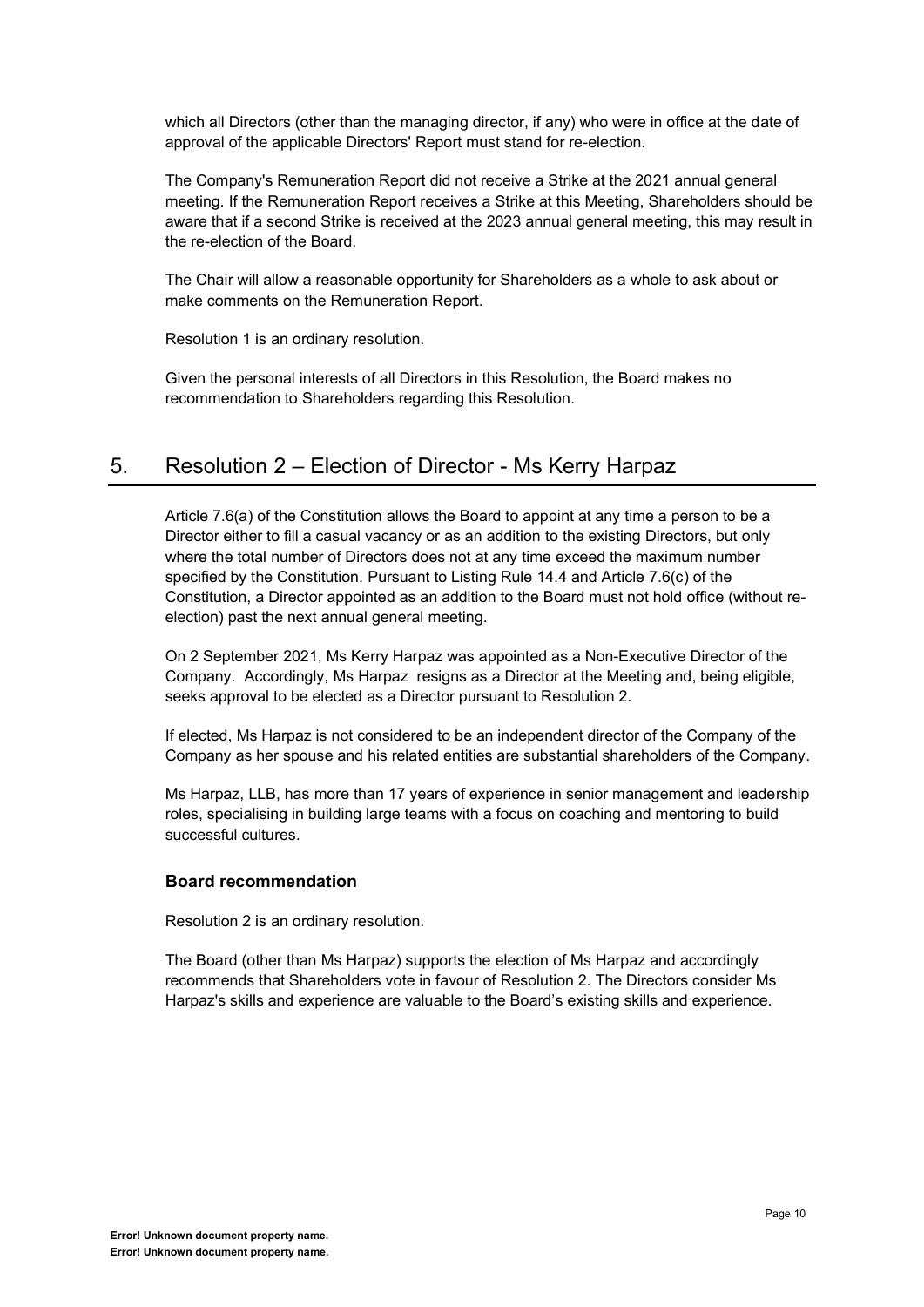## 6. Resolution  $3 -$  Approval to issue Options to Mr Gideon Shmuel (a former Director and CEO)

#### 6.1 **Background**

The Board has agreed, subject to obtaining Shareholder approval, to issue a total of 500,000 Options to former Director and CEO, Gideon Shmuel (or his nominees) (**Former CEO Options**).

The Board agreed to issue the Former CEO Options as part of Mr Shmuel's remuneration package which he was engaged by the Company. The Board considers that the number of Former CEO Options to be granted to Mr Shmuel is commensurate with his value to the Company and is an appropriate method to provide cost effective remuneration for his services to the Company up to the date of his resignation as a Director.

The full terms and conditions of the Former CEO Options are set out in [Schedule](#page-0-0) [2.](#page-0-0)

Resolution 3 seeks the approval of Shareholders for the issue of the Former CEO Options to Mr Shmuel or his nominees under and for the purposes of Listing Rule 10.11.

#### 6.2 **Listing Rule 10.11**

Listing Rule 10.11 provides that unless one of the exceptions in Listing Rule 10.12 applies, a listed company must not issue or agree to issue Equity Securities to:

- (a) a related party (Listing Rule 10.11.1);
- (b) a person who is, or was at any time in the 6 months before the issue or agreement, a substantial holder (30%+) in the company (Listing Rule 10.11.2);
- (c) a person who is, or was at any time in the 6 months before the issue or agreement, a substantial holder (10%+) in the company and who has nominated a director to the board of the company pursuant to a relevant agreement which gives them a right or expectation to do so (Listing Rule 10.11.3);
- (d) an associate of a person referred to in Listing Rules 10.11.1 to 10.11.3 (Listing Rule 10.11.4); or
- (e) a person whose relation with the company or a person referred to in Listing Rule 10.11.1 or 10.11.4 is such that, in ASX's opinion, the issue or agreement should be approved by its shareholders (Listing Rule 10.11.5),

unless it obtains the approval of its shareholders.

The proposed issue of Former CEO Options to Mr Shmuel (or his nominees) falls within Listing Rule 10.11.1 and does not fall within any of the exceptions in Listing Rule 10.12. It therefore requires the approval of Shareholders under Listing Rule 10.11.

Resolution 3 seeks the required Shareholder approval to the proposed issues of Former CEO Options under and for the purposes of Listing Rule 10.11.

If Resolution 3 is passed, the Company will be able to proceed with the issue of the Former CEO Options to Mr Shmuel (or his nominees) and Mr Shmuel will be remunerated accordingly.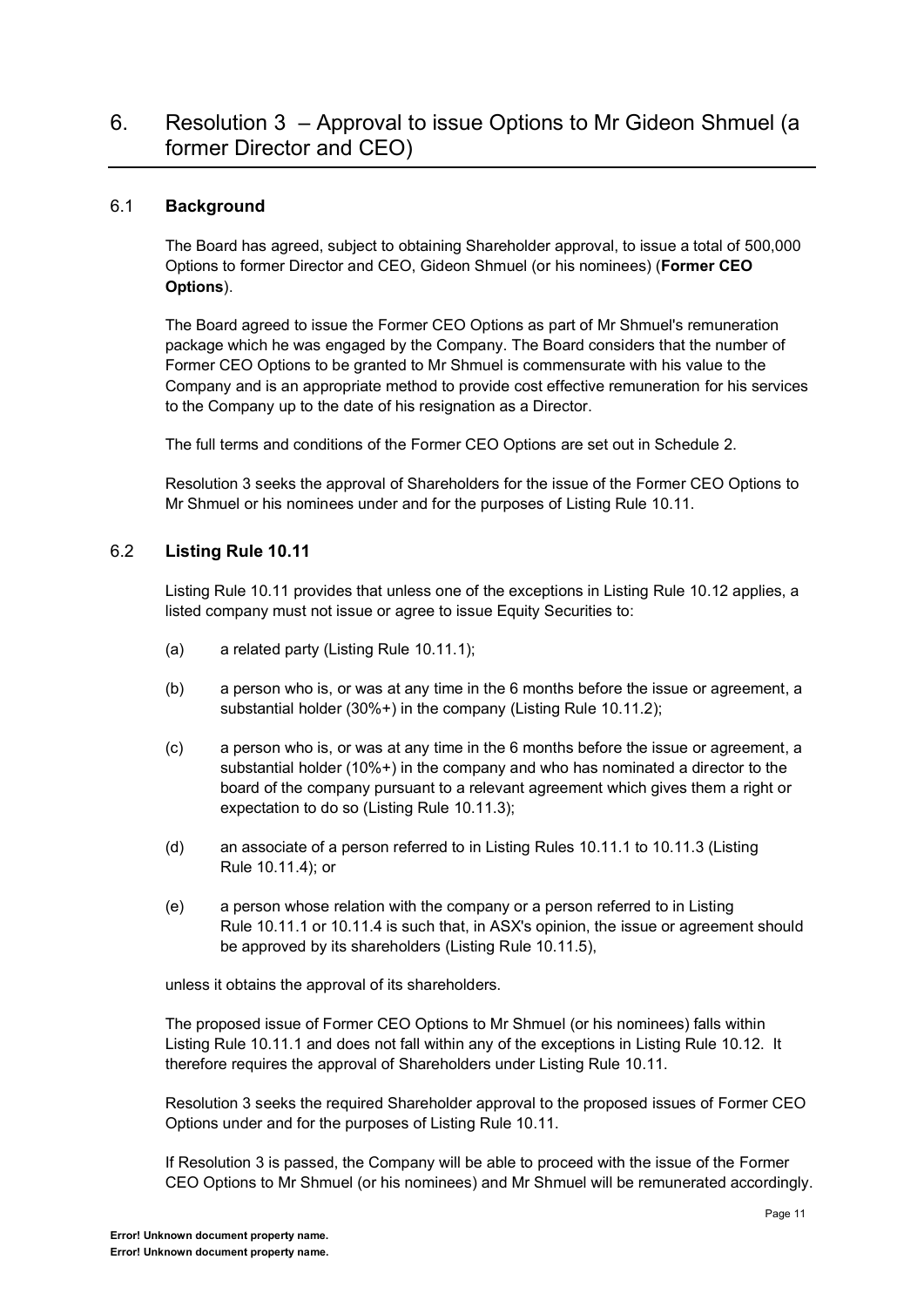If Resolution 3 is not passed, the Company will not be able to proceed with the issue of the Former CEO Options to Mr Shmuel (or his nominees) and the Company may need to consider other forms of remuneration, including by the payment of cash.

As Shareholder approval is sought under Listing Rule 10.11, approval under Listing Rule 7.1 is not required. Accordingly, the issue of Former CEO Options will not be included under the Company's 15% annual placement capacity pursuant to Listing Rule 7.1.

#### 6.3 **Specific information required by Listing Rule 10.13**

Under and for the purposes of Listing Rule 10.13, the following information is provided in relation to the proposed issue of Former CEO Options:

- (a) a maximum of 500,000 Former CEO Options will be issued to Mr Gideon Shmuel (or his nominees), a former Director and CEO of the Company;
- (b) Mr Shmuel was a related party of the Company by virtue of having been a Director when the agreement to issue the Former CEO Options was made. Mr Shmuel resigned as a Director on 6 April 2022;
- (c) the Former CEO Options will be issued on the terms set out in [Schedule](#page-0-0) [2;](#page-0-0)
- (d) the Former CEO Options will be issued no later than one month after the date of the Meeting (or such later date to the extent permitted by any ASX waiver or modification of the Listing Rules);
- (e) the Former CEO Options will be issued for nil cash consideration as they will be issued as part of Shmuel's remuneration package, and therefore no funds will be raised as a result of the issue. Funds raised upon any exercise of the Former CEO Options are intended to be used for general working capital purposes;
- (f) Mr Shmuel's total remuneration package as at 6 April 2022 (being the date he resigned as a Director) is set out below:

| <b>Remuneration</b><br>(per annum) | <b>Mr Shmuel</b>    |
|------------------------------------|---------------------|
| Salary and fees                    | US\$256,200         |
| Incentive payments                 | See note (i) below  |
| Other                              | US\$13,500          |
| Superannuation                     | See note (ii) below |
| ΤΟΤΑL                              | US\$269,700         |

Notes:

- (i) Annual bonus of up to 30% subject to performance against the KPI's; and
- (ii) Mr Shmuel is entitled to full social benefits (Pension fund, study fund and disability insurance).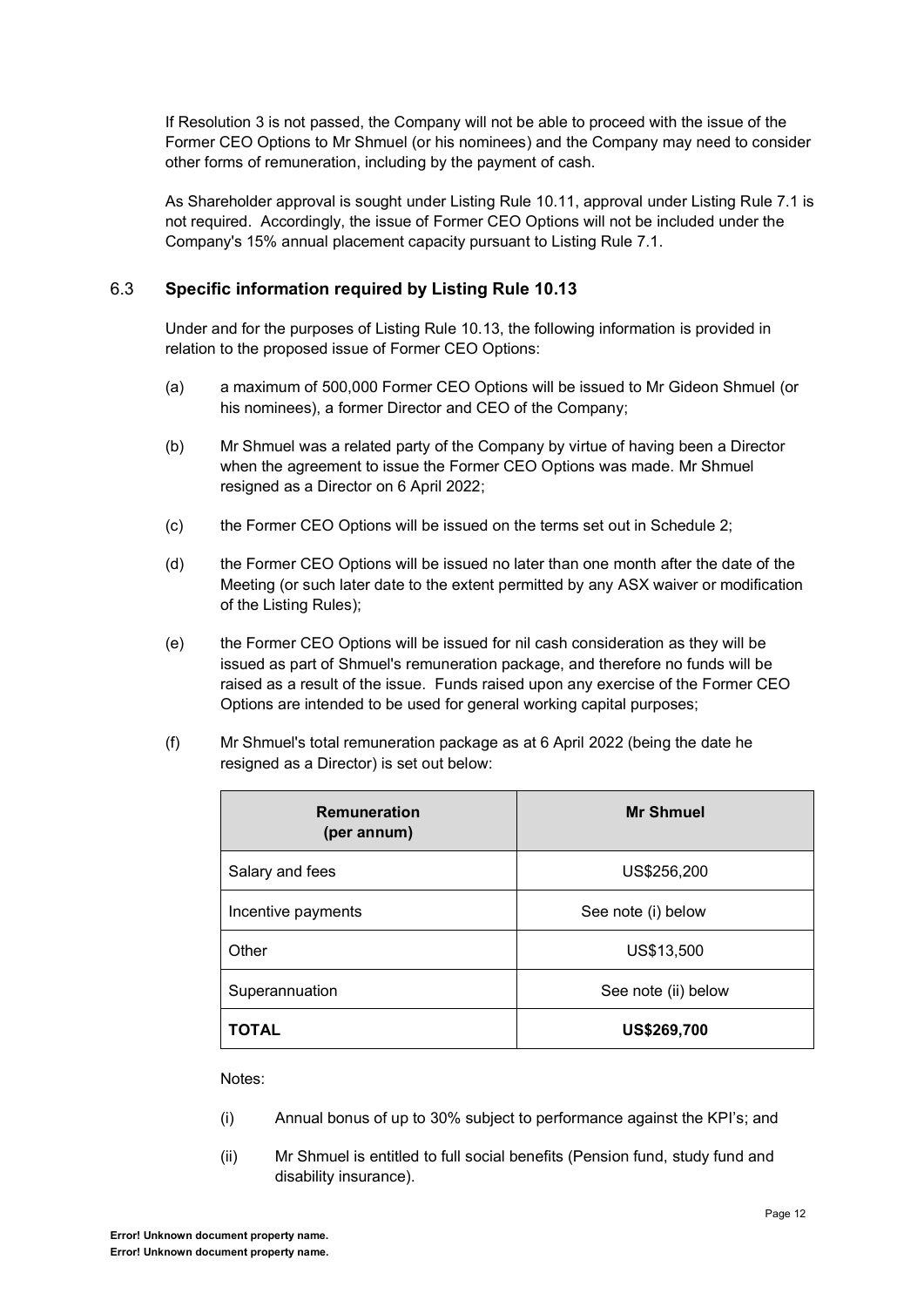Mr Shmuel does not currently have a relevant interest in any Securities.

The Company has valued the Former CEO Options using a Black & Scholes valuation model, as set out in Schedule 3. The total value of the Former CEO Options is A\$175,000.

The value of the Former CEO Options the subject of Resolution 3 is not reflected in the table above.

- (g) there are no additional material terms with respect to the agreements for the proposed issue of the Former CEO Options; and
- (h) a voting exclusion statement is included in the Notice.

#### 6.4 **Chapter 2E of the Corporations Act**

In accordance with Chapter 2E of the Corporations Act, in order to give a financial benefit to a related party, the Company must:

- (a) obtain Shareholder approval in the manner set out in section 217 to 227 of the Corporations Act; and
- (b) give the benefit within 15 months following such approval,

unless the giving of the financial benefit falls within an exception set out in sections 210 to 216 of the Corporations Act.

The Board considers that Shareholder approval pursuant to Chapter 2E of the Corporations Act is not required in respect of the issue of the Former CEO Options as the agreement to grant the Former CEO Options is considered reasonable remuneration in the circumstances.

#### 6.5 **Board recommendation**

Resolution 3 is an ordinary resolution.

The Board recommends that Shareholders vote in favour of Resolution 3.

## 7. Resolution  $4 -$  Approval of 10% Placement Facility

#### 7.1 **General**

Broadly speaking, and subject to a number of exceptions, Listing Rule 7.1 limits the amount of Equity Securities that a listed company can issue without the approval of its shareholders over any 12 month period to 15% of the fully paid ordinary securities it had on issue at the start of that period.

Under Listing Rule 7.1A, however, an eligible entity can seek approval from its members, by way of a special resolution passed at its annual general meeting, to increase this 15% limit by an extra 10% to 25% (**10% Placement Facility**).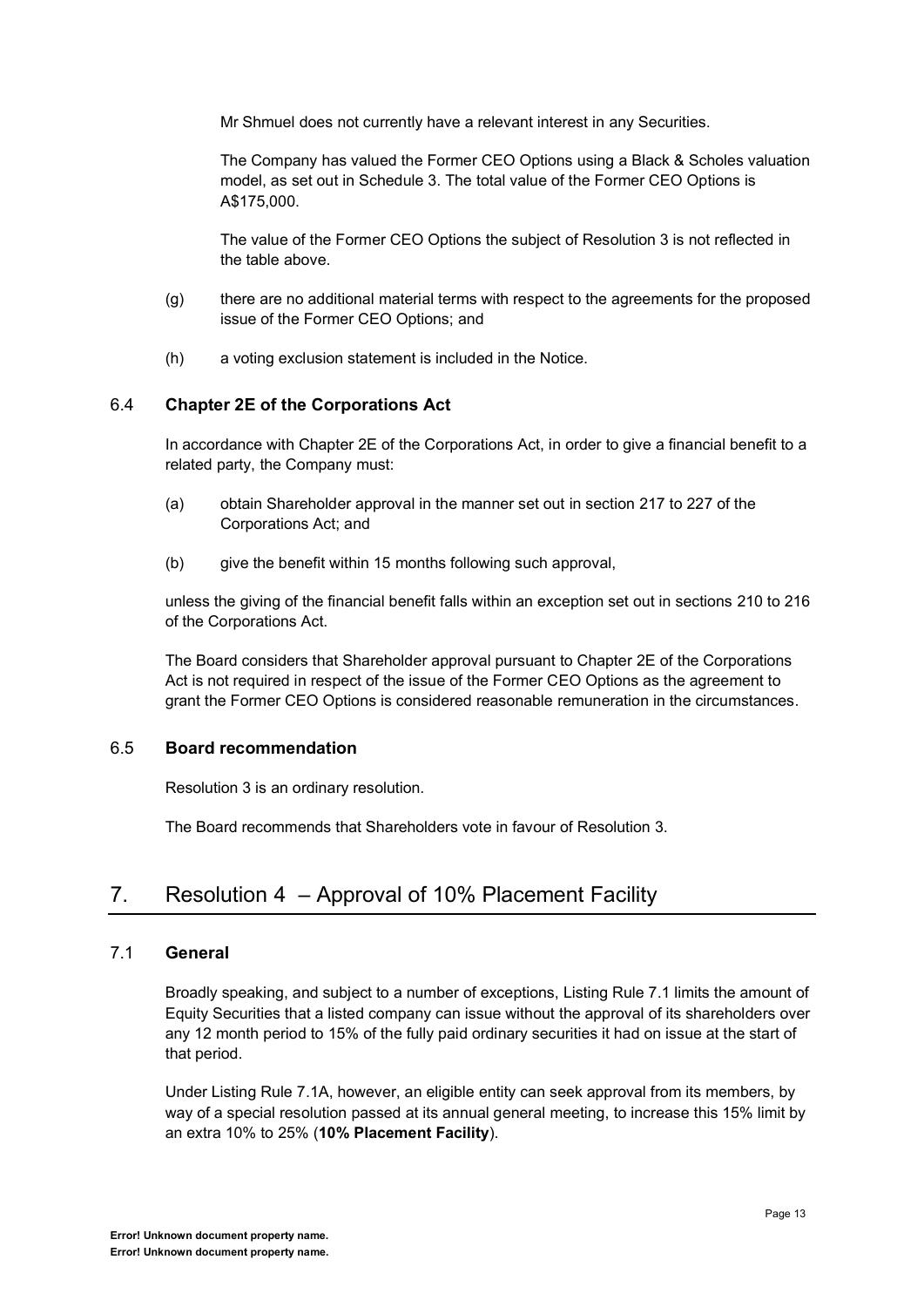An 'eligible entity' means an entity which is not named in the S&P/ASX 300 Index and which has a market capitalisation of \$300 million or less. The Company is an eligible entity for these purposes.

Resolution 4 seeks Shareholder approval by way of a special resolution for the Company to have the additional 10% Placement Facility provided for in Listing Rule 7.1A to issue Equity Securities without Shareholder approval.

If Resolution 4 is passed, the Company will be able to issue Equity Securities up to the combined 25% limit in Listing Rules 7.1 and 7.1A without any further shareholder approval.

If Resolution 4 is not passed, the Company will not be able to access the additional 10% capacity to issue Equity Securities without Shareholder approval provided for in Listing Rule 7.1A and will remain subject to the 15% limit on issuing Equity Securities without Shareholder approval set out in Listing Rule 7.1.

The number of Equity Securities that could be issued under the 10% Placement Facility will be determined in accordance with the formula prescribed in Listing Rule 7.1A.2 (refer to Section 6.2(c) below).

#### 7.2 **Listing Rule 7.1A**

#### (a) **Is the Company an eligible entity?**

An 'eligible entity' means an entity which is not included in the S&P/ASX 300 Index and which has a market capitalisation of \$300 million or less.

The Company is an eligible entity for these purposes as it is not included in the S&P/ASX 300 Index and has a market capitalisation of approximately AUD\$153.7million based on the closing price of Shares of AUD\$0.35 on 27 April 2022.

If on the date of the Meeting, the Company's market capitalisation exceeds \$300 million or it has been included in the S&P/ASX 300 Index, this Resolution 4 will no longer be effective and will be withdrawn.

#### (b) **What Equity Securities can be issued?**

Any Equity Securities issued under the 10% Placement Facility must be in the same class as an existing quoted class of Equity Securities of the eligible entity.

As at the date of the Notice, the Company has on issue one quoted class of Equity Securities; Shares.

#### (c) **How many Equity Securities can be issued?**

Listing Rule 7.1A.2 provides that under the approved 10% Placement Facility, the Company may issue or agree to issue a number of Equity Securities calculated in accordance with the following formula:

 $(A \times D) - E$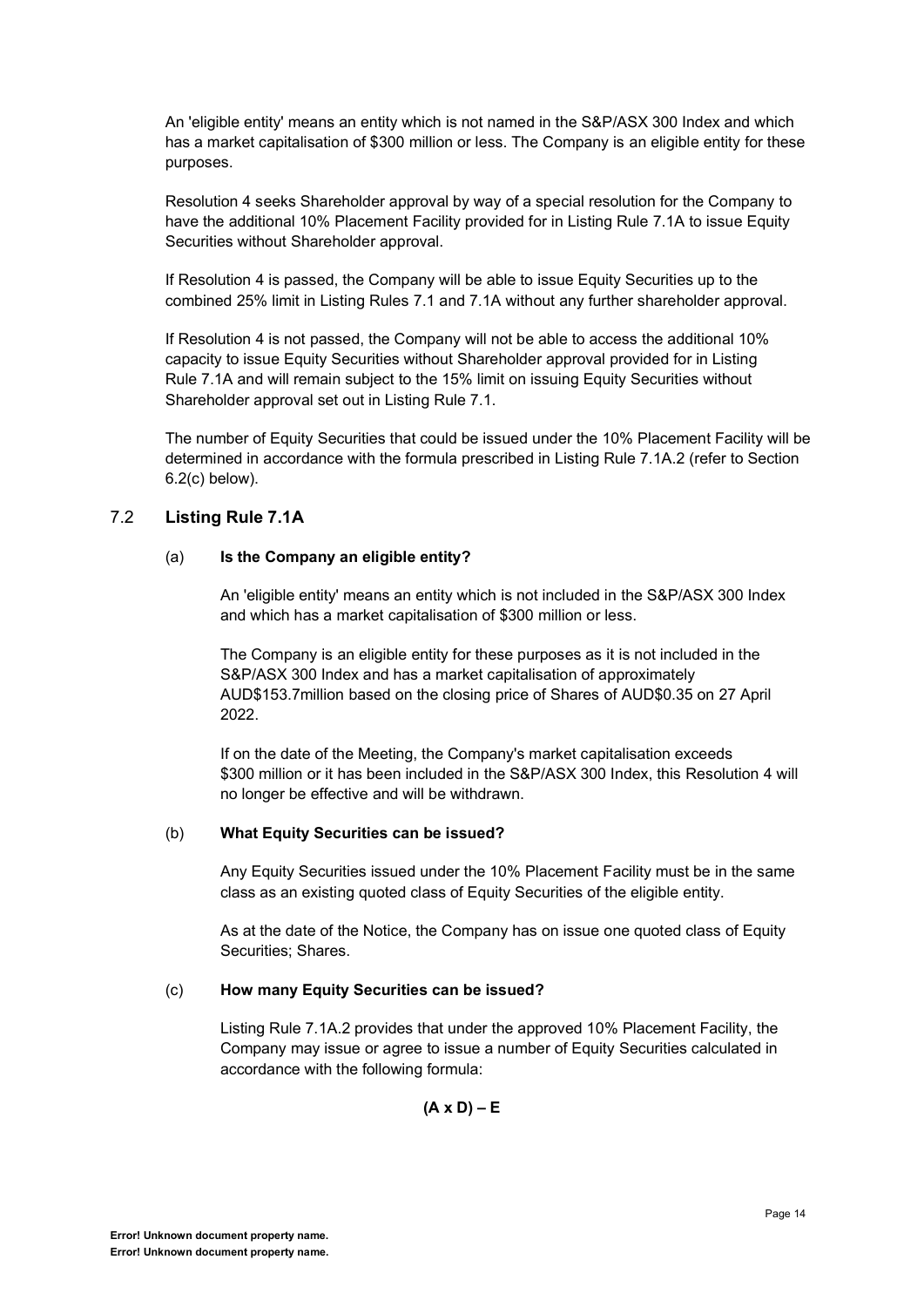#### Where:

- **A** is the number of Shares on issue 12 months before the date of issue or agreement:
	- (A) plus the number of fully paid Shares issued in the 12 months:
		- (1) under an exception in Listing Rule 7.2 (other than exception 9, 16 or 17);
		- (2) on the conversion of convertible securities within Listing Rule 7.2 exception 9 where:
			- the convertible securities were issued or agreed to be issued before the 12 month period; or
			- the issue of, or agreement to issue, the convertible securities was approved, or taken under the Listing Rules to have been approved, under Listing Rule 7.1 or 7.4;
		- (3) under an agreement to issue securities within Rule 7.2 exception 16 where:
			- the agreement was entered into before the 12 month period; or
			- the agreement or issue was approved, or taken under the Listing Rules to be approved, under Listing Rule 7.1 or 7.4; and
		- (4) with Shareholder approval under Listing Rule 7.1 or 7.4. This does not include any issue of Shares under the Company's 15% annual placement capacity without Shareholder approval;
	- (B) plus the number of partly paid shares that became fully paid in the 12 months; and
	- (C) less the number of fully paid Shares cancelled in the 12 months.

Note that 'A' has the same meaning in Listing Rule 7.1 when calculating the Company's 15% annual placement capacity.

- **D** is 10%.
- **E** is the number of Equity Securities issued or agreed to be issued under Listing Rule 7.1A.2 in the 12 months before the date of the issue or agreement to issue that are not issued with Shareholder approval under Listing Rule 7.1 or 7.4.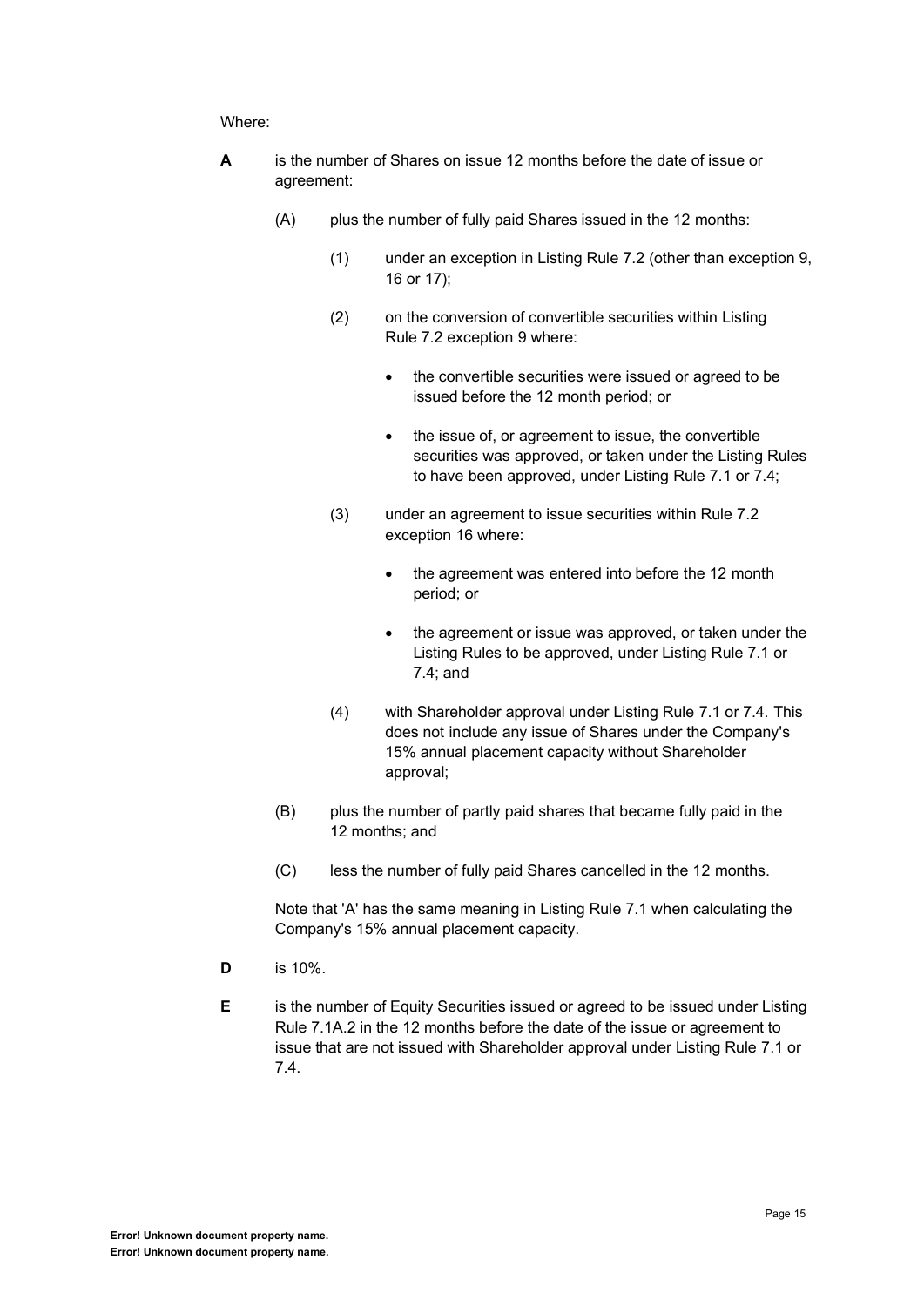#### (d) **What is the interaction with Listing Rule 7.1?**

The Company's ability to issue Equity Securities under Listing Rule 7.1A will be in addition to its 15% annual placement capacity under Listing Rule 7.1.

#### (e) **At what price can the Equity Securities be issued?**

Any Equity Securities issued under Listing Rule 7.1A must be issued for a cash consideration per security which is not less than 75% of the VWAP of Equity Securities in the same class calculated over the 15 Trading Days on which trades in that class were recorded immediately before:

- (i) the date on which the price at which the Equity Securities are to be issued is agreed by the Company and the recipient of the Equity Securities; or
- (ii) if the Equity Securities are not issued within 10 Trading Days of the date in paragraph [\(i\)](#page-0-6) above, the date on which the Equity Securities are issued,

#### (**Minimum Issue Price**).

#### (f) **When can Equity Securities be issued?**

Shareholder approval of the 10% Placement Facility under Listing Rule 7.1A will be valid from the date of Meeting and will expire on the earlier to occur of:

- (i) the date that is 12 months after the date of the Meeting;
- (ii) the time and date of the Company's next annual general meeting; or
- (iii) the date of Shareholder approval of a transaction under Listing Rules 11.1.2 (a significant change to the nature or scale of activities) or 11.2 (disposal of main undertaking),

#### (**10% Placement Period**).

#### (g) **What is the effect of Resolution 4?**

The effect of Resolution 4 will be to allow the Directors to issue the Equity Securities under Listing Rule 7.1A during the 10% Placement Period without further Shareholder approval or using the Company's 15% annual placement capacity under Listing Rule 7.1.

#### 7.3 **Specific information required by Listing Rule 7.3A**

Under and for the purposes of Listing Rule 7.3A, the following information is provided in relation to the 10% Placement Facility:

#### (a) **Final date for issue**

The Company will only issue the Equity Securities under the 10% Placement Facility during the 10% Placement Period (refer to Section 6.2(f) above).

Shareholder approval of the 10% Placement Facility will cease to be valid if Shareholders approve a transaction under Listing Rule 11.1.2 or 11.2.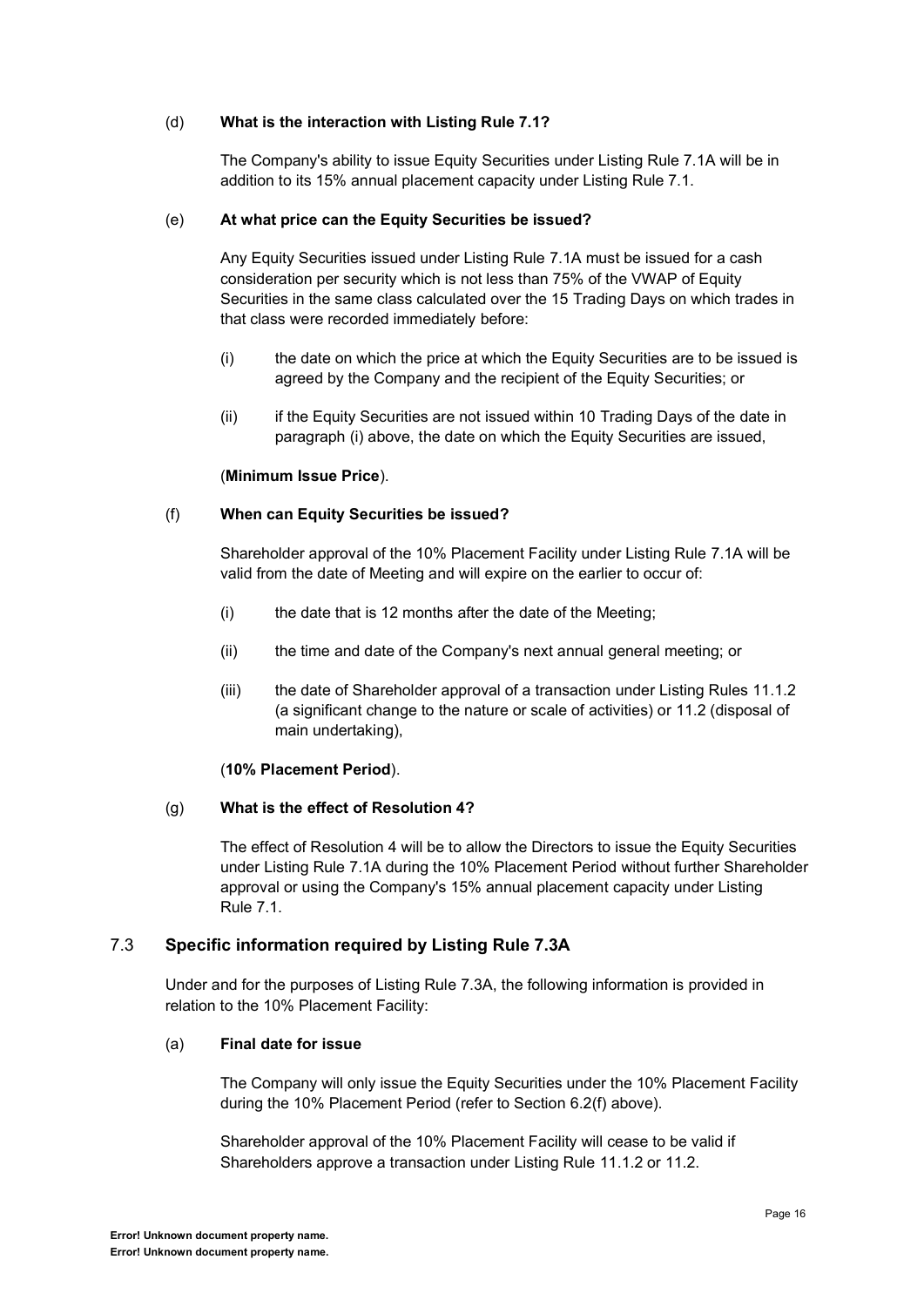#### (b) **Minimum issue price**

Where the Company issues Equity Securities under the 10% Placement Facility, it will only do so for cash consideration and the issue price will be not less than the Minimum Issue Price (refer to Section 6.2(d) above).

#### (c) **Purposes of issues under 10% Placement Facility**

The Company may seek to issue Equity Securities under the 10% Placement Facility for the purposes of raising funds for continued investment in the Company's current assets, the acquisition of new assets or investments (including expenses associated with such an acquisition), raising funds for future potential acquisitions of complementary businesses, and/or for general working capital.

The Company will comply with the disclosure obligations under Listing Rules 7.1A.4 and 3.10.3 upon issue of any Equity Securities.

#### (d) **Risk of economic and voting dilution**

Shareholders should note that there is a risk that:

- (i) the market price for the Company's Equity Securities may be significantly lower on the date of the issue of the Equity Securities than on the date of the Meeting; and
- (ii) the Equity Securities may be issued at a price that is at a discount to the market price for the Company's Equity Securities on the issue date,

which may have an effect on the amount of funds raised by the issue of the Equity **Securities** 

If this Resolution 4 is approved by Shareholders and the Company issues Equity Securities under the 10% Placement Facility, the existing Shareholders' economic and voting power in the Company may be diluted as shown in the below table (in the case of Options, only if the Options are converted into Shares).

The below table shows the dilution of existing Shareholders based on the current market price of Shares and the current number of Shares for 'A' calculated in accordance with the formula in Listing Rule 7.1A.2 (see Section 6.2(c)) as at the date of the Notice (**Variable A**), with:

- (iii) two examples where Variable A has increased, by 50% and 100%; and
- (iv) two examples of where the issue price of Shares has decreased by 50% and increased by 100% as against the current market price.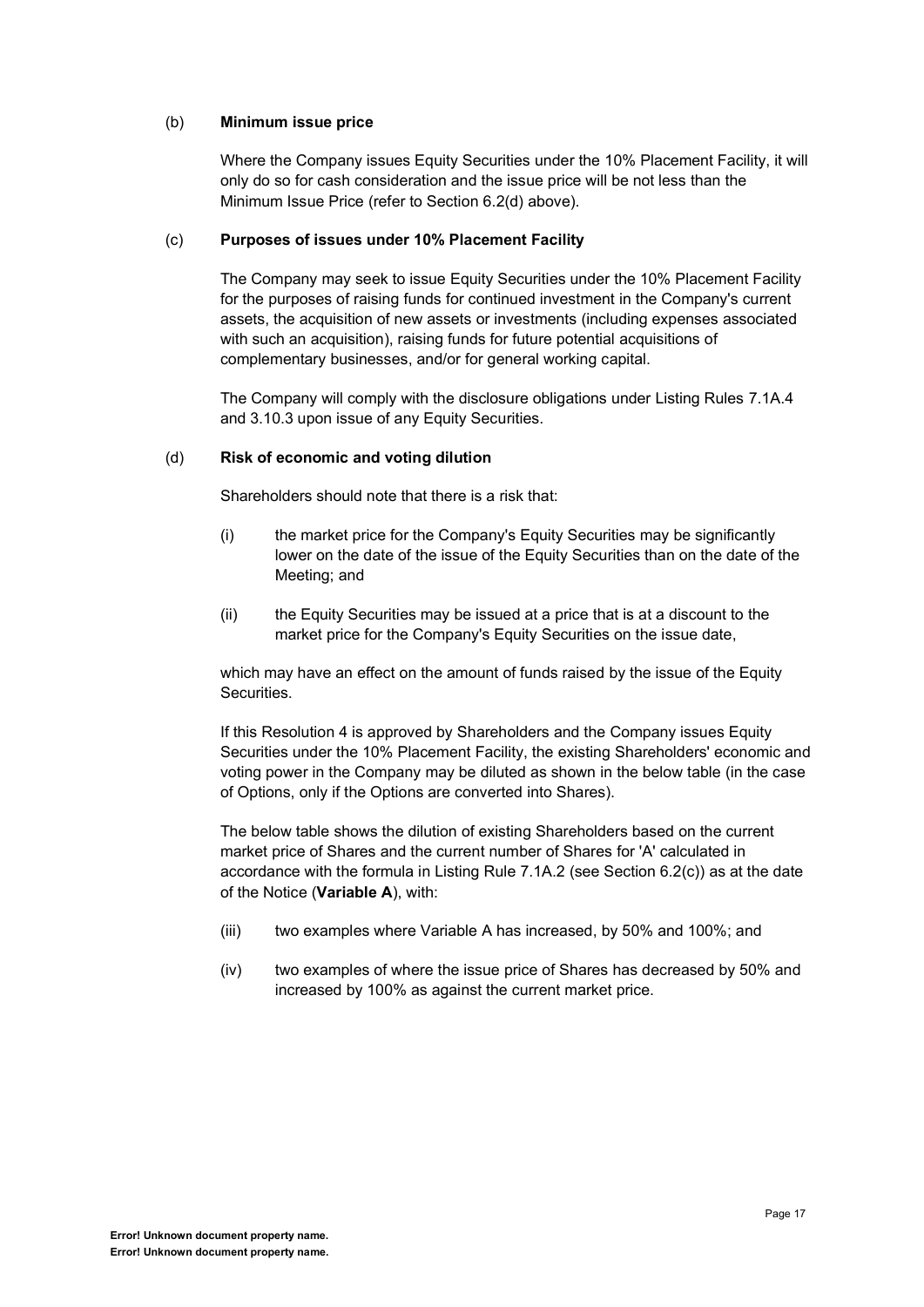| Share on issue                                     | <b>Dilution</b>                              |                                                                     |                                                 |                                                               |
|----------------------------------------------------|----------------------------------------------|---------------------------------------------------------------------|-------------------------------------------------|---------------------------------------------------------------|
| (Variable A in<br>Listing<br><b>Rule 7.1A.2)</b>   | <b>Issue</b><br>price<br>per<br><b>Share</b> | \$0.175<br>50% decrease in<br><b>Current Market</b><br><b>Price</b> | \$0.35<br><b>Current Market</b><br><b>Price</b> | \$0.175<br>100% increase<br>in Current<br><b>Market Price</b> |
| 439,284,704<br>Shares -<br>Variable A              | 10%<br>Voting<br><b>Dilution</b>             | 43,928,470                                                          | 43,928,470                                      | 43,928,470                                                    |
|                                                    | <b>Funds</b><br>raised                       | \$7,687,482                                                         | \$15,374,965                                    | \$30,749,929                                                  |
| 658,927,056<br><b>Shares - 50%</b><br>increase in  | 10%<br>Voting<br><b>Dilution</b>             | 65,892,706                                                          | 65,892,706                                      | 65,892,706                                                    |
| Variable A                                         | <b>Funds</b><br>raised                       | \$11,531,223                                                        | \$23,062,447                                    | \$46,124,894                                                  |
| 878,569,408<br><b>Shares - 100%</b><br>increase in | 10%<br>Voting<br><b>Dilution</b>             | 87,856,941                                                          | 87,856,941                                      | 87,856,941                                                    |
| Variable A                                         | <b>Funds</b><br>raised                       | \$15,374,965                                                        | \$30,749,929                                    | \$61,499,859                                                  |

Notes:

- 1. The table has been prepared on the following assumptions:
	- (a) the issue price is the current market price AUD\$0.35 being the closing price of the Shares on ASX on 27 April 2022, being the latest practicable date that the Company's Shares traded on the ASX before this Notice was signed;
	- (b) Variable A is 439,284,704, comprising the existing Shares on issue as at the date of this Meeting, assuming the Company has not issued any Shares in the 12 months prior to the Meeting that were not issued under an exception in Listing Rule 7.2 or with Shareholder approval under Listing Rule 7.1 and 7.4.
	- (c) the Company issues the maximum number of Equity Securities available under the 10% Placement Facility;
	- (d) no convertible securities (including any issued under the 10% Placement Facility) are exercised or converted into Shares before the date of the issue of the Equity Securities; and
	- (e) the issue of Equity Securities under the 10% Placement Facility consists only of Shares. If the issue of Equity Securities includes Quoted Options, it is assumed that those Quoted Options are exercised into Shares for the purpose of calculating the voting dilution effect on existing Shareholders.
- 2. The number of Shares on issue (ie Variable A) may increase as a result of issues of Shares that do not require Shareholder approval (for example, a pro rata entitlements issue, scrip issued under a takeover offer or upon exercise of convertible securities) or future specific placements under Listing Rule 7.1 that are approved at a future Shareholders' meeting.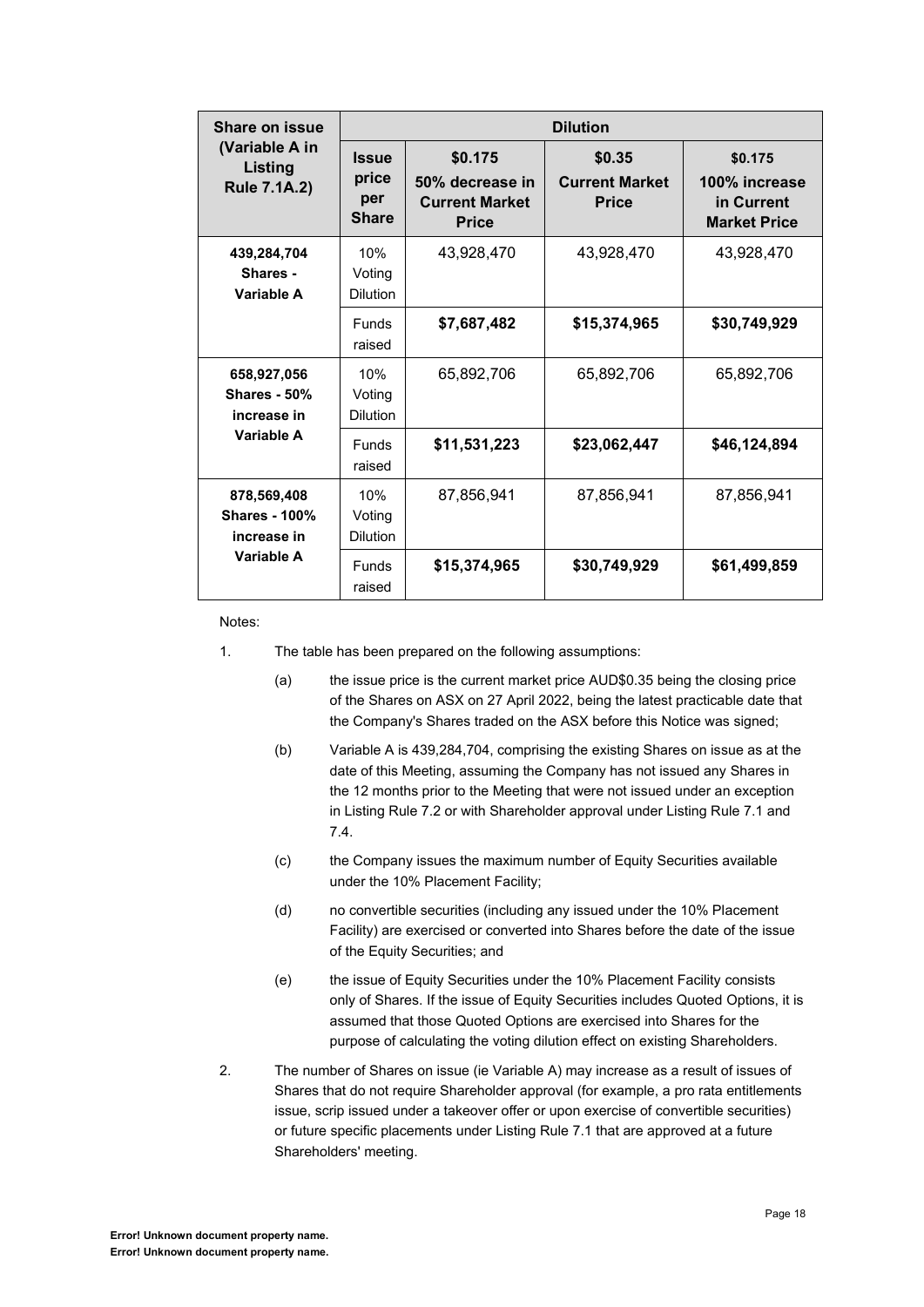- 3. The 10% voting dilution reflects the aggregate percentage dilution against the issued share capital at the time of issue. This is why the voting dilution is shown in each example as 10%.
- 4. The table does not show an example of dilution that may be caused to a particular Shareholder by reason of placements under the 10% Placement Facility, based on that Shareholder's holding at the date of the Meeting.
- 5. The table shows only the effect of issues of Equity Securities under Listing Rule 7.1A, not under the 15% placement capacity under Listing Rule 7.1.

#### (e) **Allocation policy**

The Company's allocation policy is dependent on the prevailing market conditions at the time of any proposed issue pursuant to the 10% Placement Facility. The identity of the allottees of Equity Securities will be determined on a case-by-case basis having regard to the factors including but not limited to the following:

- (i) the methods of raising funds that are available to the Company, including but not limited to, rights issue or other issue in which existing security holders can participate;
- (ii) the effect of the issue of the Equity Securities on the control of the Company;
- (iii) financial situation and solvency of the Company; and
- (iv) advice from corporate, financial and broking advisers (if applicable).

The allottees under the 10% Placement Facility have not been determined as at the date of the Notice but may include existing substantial Shareholders and/or new investors who are not related parties of or associates of a related party of the Company.

#### (f) **Issues in the past 12 months**

The Company has not issued any Equity Securities under Listing Rule 7.1A in the 12 month period preceding the date of the Meeting.

#### (g) **Voting exclusion statement**

At the date of the Notice, the Company is not proposing to make an issue of Equity Securities under Listing Rule 7.1A and has not approached any particular existing Shareholder or security holder or an identifiable class of existing security holder to participate in any such issue.

However, in the event that between the date of the Notice and the date of the Meeting, the Company proposes to make an issue of Equity Securities under Listing Rule 7.1A to one or more existing Shareholders, those Shareholders' votes will be excluded under the voting exclusion statement in the Notice.

#### 7.4 **Board recommendation**

Resolution 4 is a special resolution and therefore requires approval of 75% of the votes cast by Shareholders present and eligible to vote (in person, by proxy, by attorney or, in the case of a corporate Shareholder, by a corporate representative).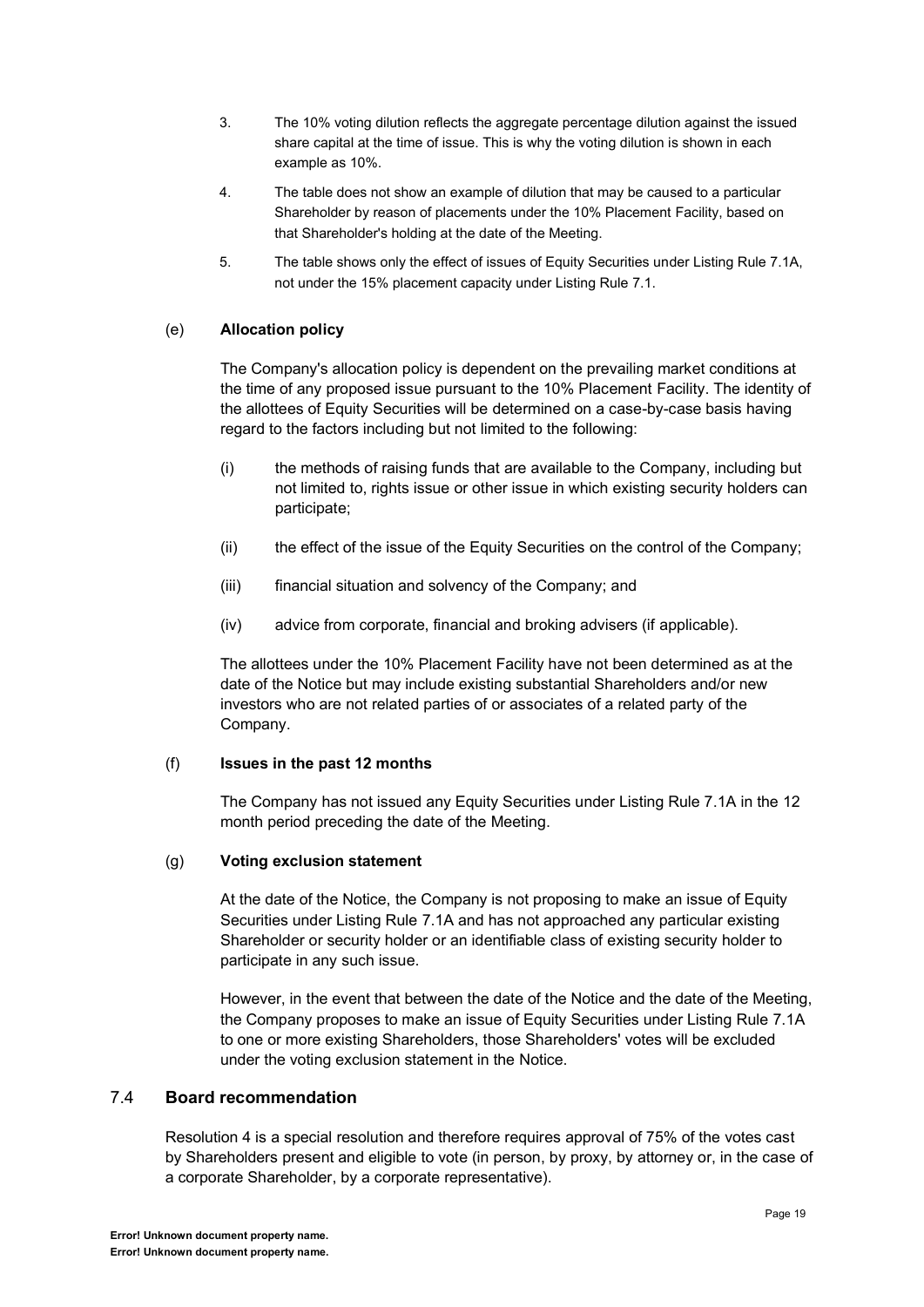The Board recommends that Shareholders vote in favour of Resolution 4.

## 8. Resolution  $5 -$  Amendment to Article  $5.2(b)$  of the Constitution

#### 8.1 **General**

Under section 136(2) of the Corporations Act, a company may modify or repeal its constitution or a provision of its constitution by special resolution of Shareholders.

Resolution 5 seeks the approval of Shareholders to modify the Company's Constitution by amending Article 5.2(b), as set out in Section [8.3](#page-0-7) below.

A copy of the amended constitution is available for review by Shareholders at the registered office of the Company. A copy of the amended constitution can also be sent to Shareholders upon request to the Company Secretary.

#### 8.2 **Amendment to Corporations Act 2001 (Cth)**

The enactment of the *Corporations Amendment (Meetings and Documents) Act 2022* (Cth) has made permanent amendments to the Corporations Act to allow companies (and registered schemes) to sign and provide general meeting related documents electronically, and to use virtual meeting technology to hold general meetings (ie. hybrid meetings and wholly virtually meetings).

From 1 April 2022, companies (and registered schemes) can only hold wholly virtual meetings only if:

- (a) required or permitted by its constitution; or
- (b) it is allowed to do so under a determination made by ASIC under s 253TA.

The Constitution currently only allows for physical and hybrid meetings as per Article of 5.2(b).

#### 8.3 **Amendment to Article 5.2(b) of the Constitution**

The Company is seeking to amend Article 5.2(b) of the Constitution to allow meetings to be held virtually in accordance with section 253Q of the Corporations Act**.** 

The Company wishes to amend Article 5.2(b) as follows:

*The Company may hold a meeting of Members:* 

- *(i) at one or more physical venues;*
- *(ii) at one or more physical venues and using virtual meeting technology; or*
- *(iii) using virtual meeting technology only.*

*A meeting of Members can be held using technology that gives the Members as a whole a reasonable opportunity to participate without being physically present in the same place.*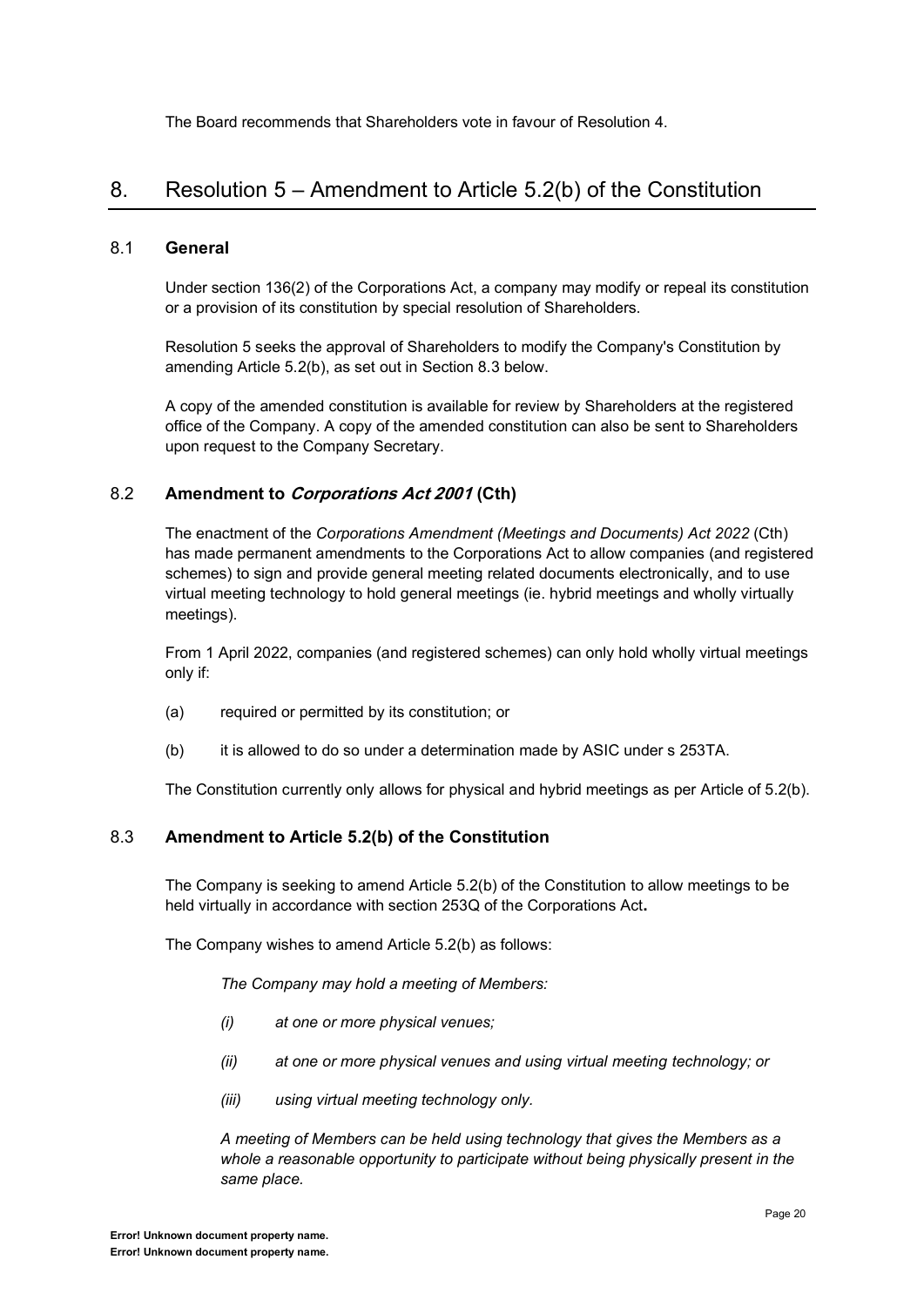### 8.4 **Board recommendation**

Resolution 5 is a special resolution and therefore requires approval of 75% of the votes cast by Shareholders present and eligible to vote (in person, by proxy, by attorney or, in the case of a corporate Shareholder, by a corporate representative).

The Board recommends that Shareholders vote in favour of Resolution 5.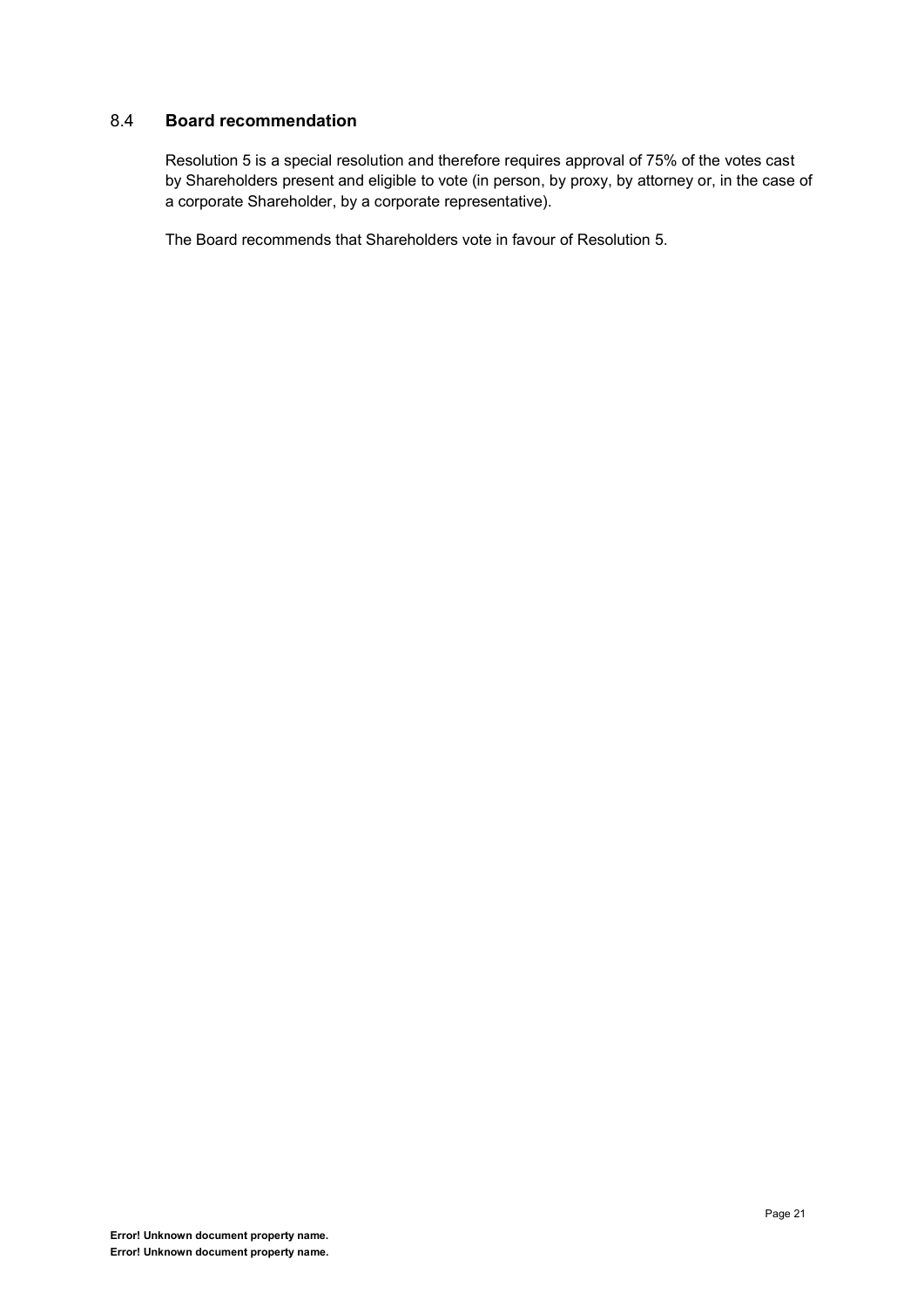## Schedule 1 Definitions

In the Notice, words importing the singular include the plural and vice versa.

| \$ or A\$                                 |        | means Australian Dollars.                                                                                                                                                                                                                                                                                                                                                                                                                 |
|-------------------------------------------|--------|-------------------------------------------------------------------------------------------------------------------------------------------------------------------------------------------------------------------------------------------------------------------------------------------------------------------------------------------------------------------------------------------------------------------------------------------|
| <b>AEST</b>                               |        | means Australian Eastern Standard Time.                                                                                                                                                                                                                                                                                                                                                                                                   |
| <b>Annual Report</b>                      |        | means the Directors' Report, the Financial Report and Auditor's Report<br>for the year ended 31 December 2021.                                                                                                                                                                                                                                                                                                                            |
| <b>Article</b>                            |        | means an article of the Constitution.                                                                                                                                                                                                                                                                                                                                                                                                     |
| <b>ASX</b>                                |        | means the ASX Limited ABN 98 008 624 691 and, where the context<br>permits, the Australian Securities Exchange operated by ASX Limited.                                                                                                                                                                                                                                                                                                   |
| <b>Auditor's Report</b>                   |        | means the auditor's report on the Financial Report.                                                                                                                                                                                                                                                                                                                                                                                       |
| <b>Board</b>                              |        | means the board of Directors.                                                                                                                                                                                                                                                                                                                                                                                                             |
| Chair                                     |        | means the person appointed to chair the Meeting of the Company<br>convened by the Notice.                                                                                                                                                                                                                                                                                                                                                 |
| <b>Closely Related Party</b>              | means: |                                                                                                                                                                                                                                                                                                                                                                                                                                           |
|                                           | (a)    | a spouse or child of the member; or                                                                                                                                                                                                                                                                                                                                                                                                       |
|                                           | (b)    | has the meaning given in section 9 of the Corporations Act.                                                                                                                                                                                                                                                                                                                                                                               |
| Company                                   |        | means Dotz Nano Limited ACN 125 264 575.                                                                                                                                                                                                                                                                                                                                                                                                  |
| <b>Constitution</b>                       |        | means the constitution of the Company as at the date of the Meeting.                                                                                                                                                                                                                                                                                                                                                                      |
| <b>Corporations Act</b>                   |        | means the Corporations Act 2001 (Cth).                                                                                                                                                                                                                                                                                                                                                                                                    |
| <b>Director</b>                           |        | means a director of the Company.                                                                                                                                                                                                                                                                                                                                                                                                          |
| <b>Director's Report</b>                  |        | means the annual directors' report prepared under Chapter 2M of the<br>Corporations Act for the Company and its controlled entities.                                                                                                                                                                                                                                                                                                      |
| <b>Equity Security</b>                    |        | has the same meaning as in the Listing Rules.                                                                                                                                                                                                                                                                                                                                                                                             |
| <b>Explanatory</b><br>Memorandum          |        | means the explanatory memorandum which forms part of the Notice.                                                                                                                                                                                                                                                                                                                                                                          |
| <b>Financial Report</b>                   |        | means the annual financial report prepared under Chapter 2M of the<br>Corporations Act for the Company and its controlled entities.                                                                                                                                                                                                                                                                                                       |
| <b>Key Management</b><br><b>Personnel</b> |        | has the same meaning as in the accounting standards issued by the<br>Australian Accounting Standards Board and means those persons<br>having authority and responsibility for planning, directing and controlling<br>the activities of the Company, or if the Company is part of a<br>consolidated entity, of the consolidated entity, directly or indirectly,<br>including any Director (whether executive or otherwise) of the Company, |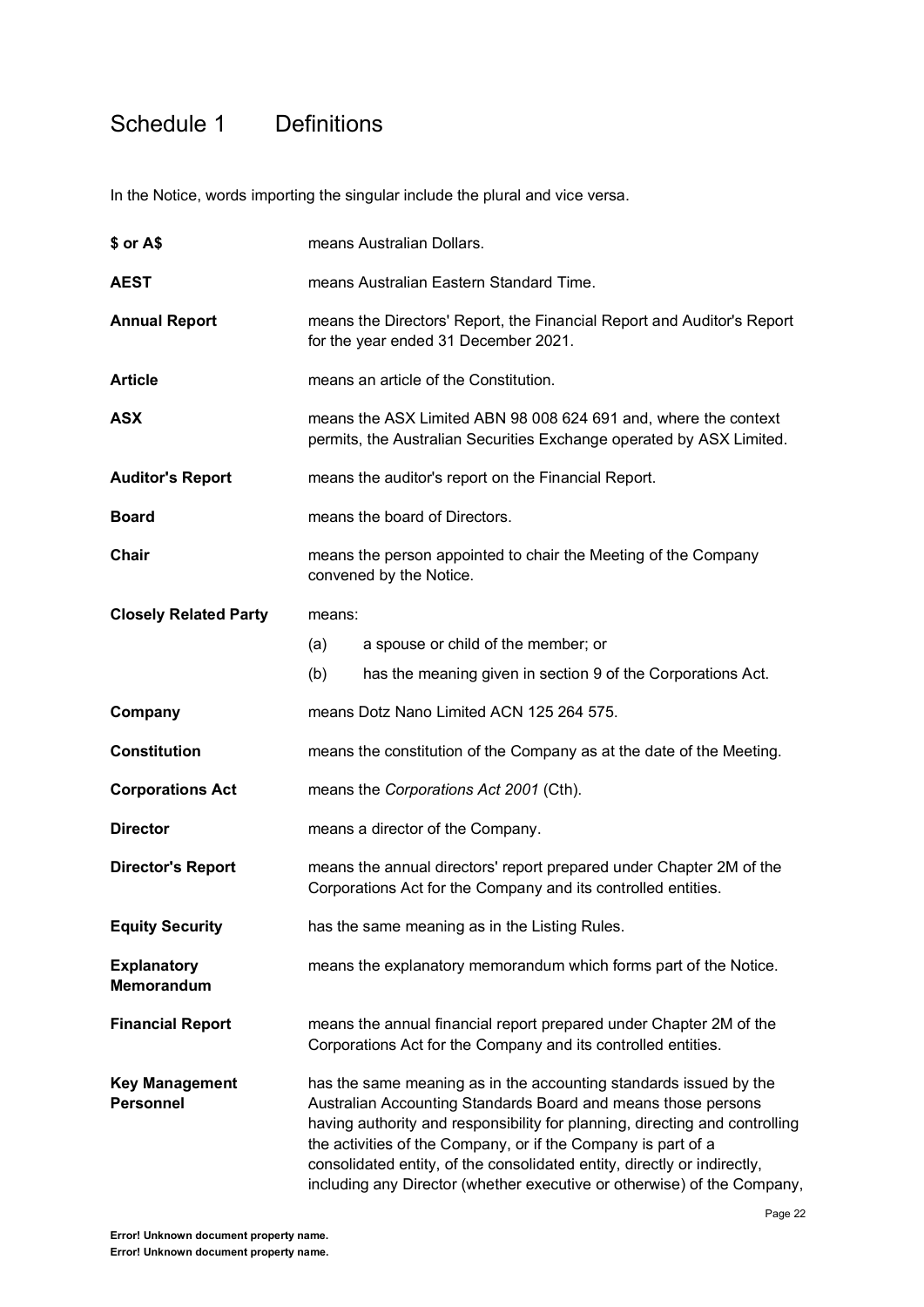or if the Company is part of a consolidated entity, of an entity within the consolidated group.

| <b>Listing Rules</b>       | means the listing rules of ASX.                                                                          |
|----------------------------|----------------------------------------------------------------------------------------------------------|
| <b>Meeting</b>             | has the meaning given in the introductory paragraph of the Notice.                                       |
| <b>Notice</b>              | means this notice of annual general meeting.                                                             |
| Option                     | means an unquoted option to acquire a Share.                                                             |
| <b>Proxy Form</b>          | means the proxy form attached to the Notice.                                                             |
| <b>Remuneration Report</b> | means the remuneration report of the Company contained in the<br>Directors' Report.                      |
| <b>Resolution</b>          | means a resolution referred to in the Notice.                                                            |
| <b>Schedule</b>            | means a schedule to the Notice.                                                                          |
| <b>Section</b>             | means a section of the Explanatory Memorandum.                                                           |
| <b>Securities</b>          | means any Equity Securities of the Company (including Shares, Options<br>and/or Performance Securities). |
| <b>Share</b>               | means a fully paid ordinary share in the capital of the Company.                                         |
| Shareholder                | means the holder of a Share.                                                                             |
| <b>Trading Day</b>         | has the meaning given in the Listing Rules.                                                              |
| <b>VWAP</b>                | means volume weighted average market price.                                                              |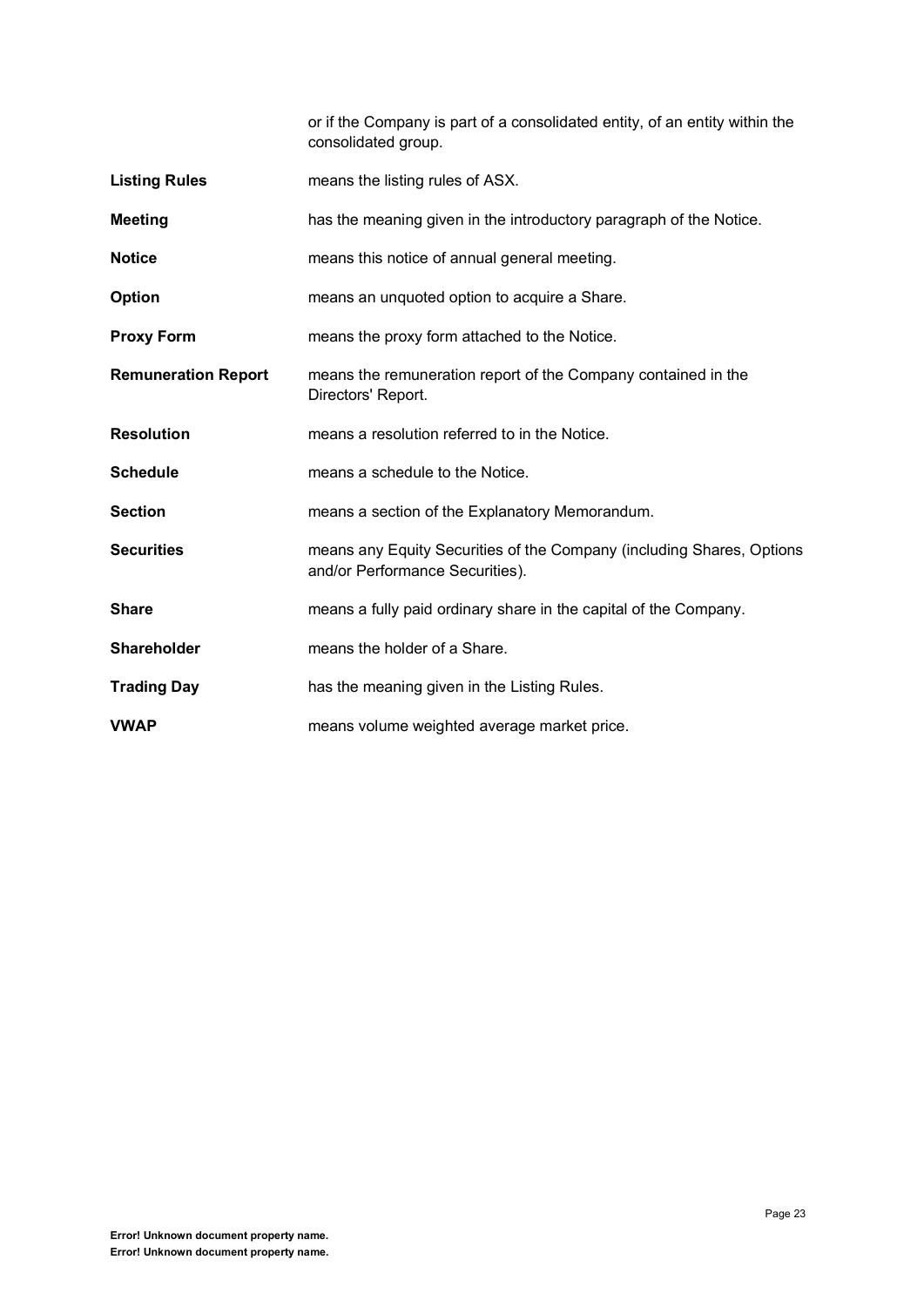## Schedule 2 Terms and Conditions of Former CEO Options

#### **1. Entitlement**

Each Option entitles the holder to subscribe for one Share upon exercise.

#### **2. Consideration**

The Options will be granted to the Former CEO for nil cash consideration.

#### **3. Number and Exercise Price**

- (a) Tranche 1: 250,000 options each with an exercise price of nil (\$0.00) per Share (**Tranche 1 Former CEO Options**);
- (b) Tranche 2: 250,000 options each with an exercise price of nil (\$0.00) per Share (**Tranche 2 Former CEO Options**);

(each of the above exercise prices being an **Exercise Price**).

#### **4. Expiry Date**

The Options will expire at 5:00pm (AEST) on:

- (a) Tranche 1 Former CEO Options: the date 3 years after the date of their issue; and
- (b) Tranche 2 Former CEO Options: 30 September 2025,

(each of the above being an **Expiry Date**). An Option not exercised before the Expiry Date will automatically lapse on the Expiry Date.

#### **5. Exercise Period**

- (a) The Tranche 1 Former CEO Options are exercisable on and from the time of their issue until the Expiry Date; and
- (b) The Tranche 2 Former CEO Options are exercisable on and from 30 September 2022 until the Expiry Date,

(each of the above being an **Exercise Period**).

#### **6. Exercise of Options**

Subject to these terms and conditions, an Option holder may exercise their Options by lodging with the Company a written notice of exercise of Options specifying the number of Options being exercised (**Exercise Notice**). The Option holder may only exercise Options in multiples of 100,000 Options unless the Option holder exercises all Options held by the Option holder.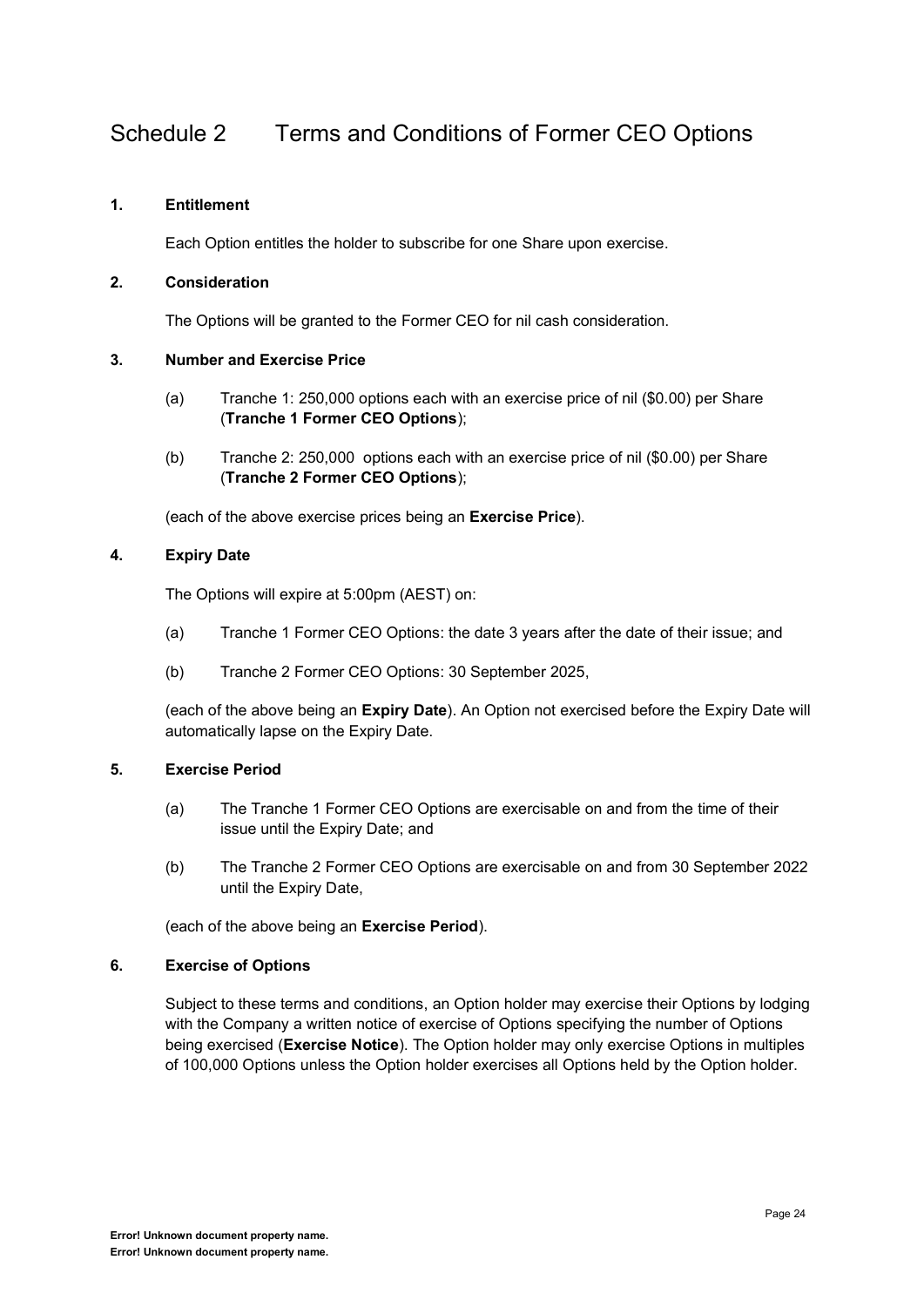#### **7. Exercise Notice**

A Notice of Exercise is only effective on and from the later of the date of receipt of the Exercise Notice and the date of receipt of the payment of the Exercise Price for each Option being exercised in cleared funds (**Exercise Date**).

#### **8. Issue of Shares**

Within 15 Business Days after the later of the following:

- (a) Exercise Date; and
- (b) when "excluded information" in respect of the Company (as defined in section 708A(7) of the Corporations Act) (if any) ceases to be "excluded information",

the Company will:

- (c) allot and issue the number of Shares required under these terms and conditions in respect of the number of Options specified in the Exercise Notice and for which cleared funds have been received by the Company;
- (d) give ASX a notice that complies with section 708A(5)(e) of the Corporations Act; and
- (e) if admitted to the official list of ASX at the time, apply for official quotation on ASX of Shares issued pursuant to the exercise of the Options.

If the Company is unable to deliver a notice under section (d) (above) or such a notice for any reason is not effective to ensure that an offer for sale of the Shares does not require disclosure to investors, the Company will lodge with ASIC a "cleansing prospectus" prepared in accordance with the Corporations Act and do all such things reasonably necessary to satisfy section 708A(11) of the Corporations Act to ensure that an offer for sale of the Shares does not require disclosure to investors. Where a "cleansing prospectus" is required, any Shares issued on exercise of Options will be subject to a holding lock until such time as a prospectus is issued by the Company.

#### **9. Holding lock**

All Shares issued on exercise of the Tranche 2 Former CEO Options cannot be transferred, sold or disposed for a period of 6 months following the date of their issue. Such Shares will be subject to a holding lock and the Option holder must enter into any arrangement requested by the Company to perfect this arrangement (including an escrow agreement).

#### **10. Quotation**

- (a) The Company will not apply for quotation of the Options on the ASX.
- (b) If admitted to the Official List at the time, application will be made by the Company to ASX for quotation of the Shares issued upon the exercise of the Options in accordance with the Listing Rules.

#### **11. Ranking of Shares**

All Shares allotted upon the exercise of Options will upon allotment rank *pari passu* in all respects with other Shares.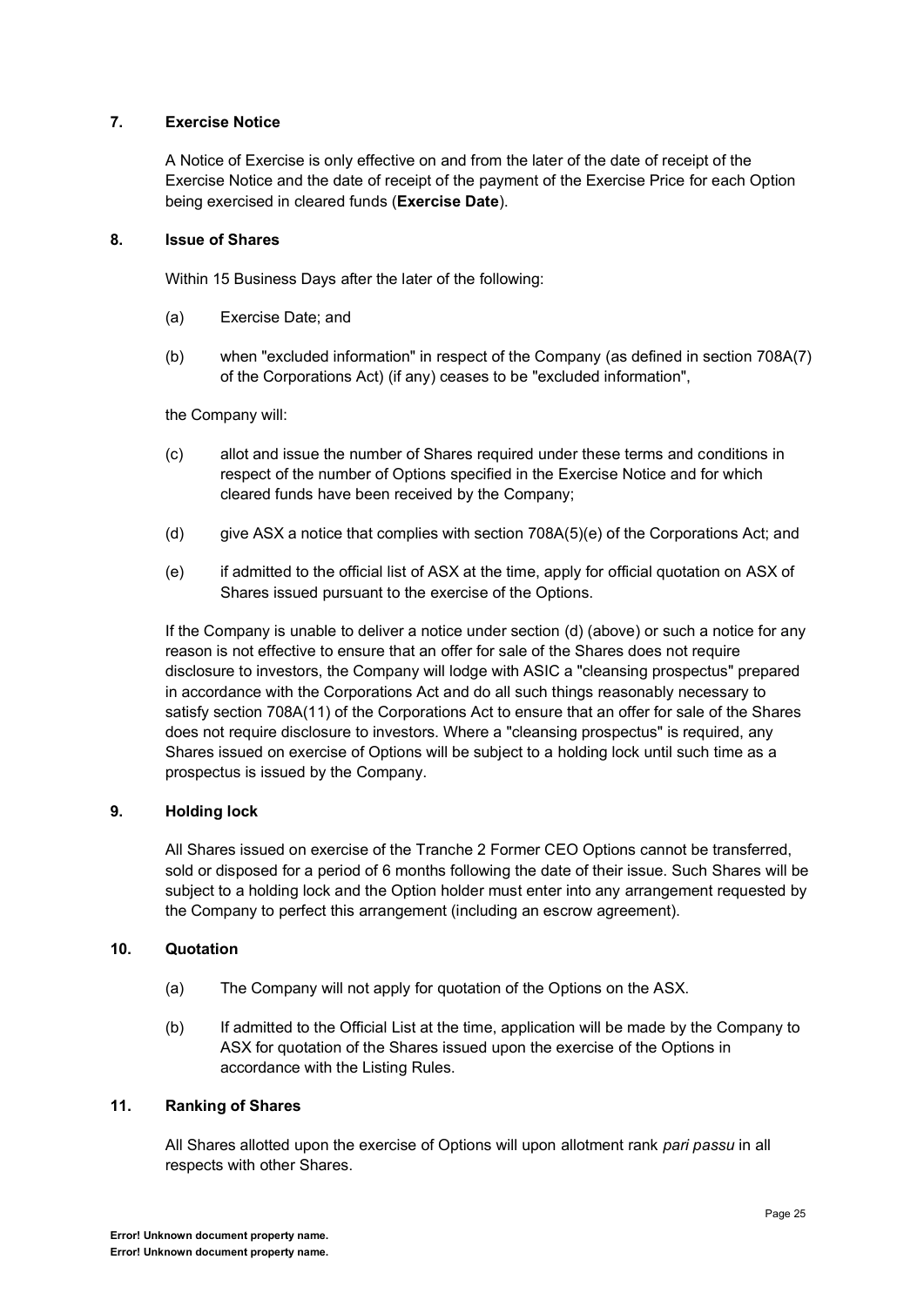#### **12. Transfer**

The Options are only transferrable with the consent of the Board.

#### **13. Dividend and voting rights**

The Options do not confer on the holder an entitlement to vote at general meetings of the Company or to receive dividends.

#### **14. Participation rights**

- (a) There are no participating rights or entitlements inherent in the Options and holders will not be entitled to participate in new issues of capital offered to Shareholders during the currency of the Options without exercising the Options.
- (b) An Option does not confer the right to a change in Exercise Price or in the number of underlying Shares over which the Option can be exercised.
- (c) The Company will ensure that, for the purposes of determining entitlements to any such issue, the record date will be the minimum period required by the Listing Rules after the issue is announced. This will give Option holders the opportunity to exercise their Options prior to the date for determining entitlements to participate in any such issue.

#### **15. Adjustments for reorganisation**

If at any time the capital of the Company is reorganised (including consolidation, subdivision, reduction or return), the terms of the Options will be changed in a manner consistent with the Corporations Act and the Listing Rules at the time of the reorganisation. Whenever the number of Shares to be issued on exercise of an Option or the Exercise Price is adjusted pursuant to these terms and conditions, the Company will give notice of the adjustment to the Option holder and ASX together with calculations on which the adjustment is based.

#### **16. Plan**

The terms of the Options are governed by, and are subject to, the Company's Employee Incentive Option Plan and at its Israeli sub-plan (**Plan**). If there is any inconsistency between the terms of the Option and the Plan, the Plan shall prevail to the extent of any inconsistency.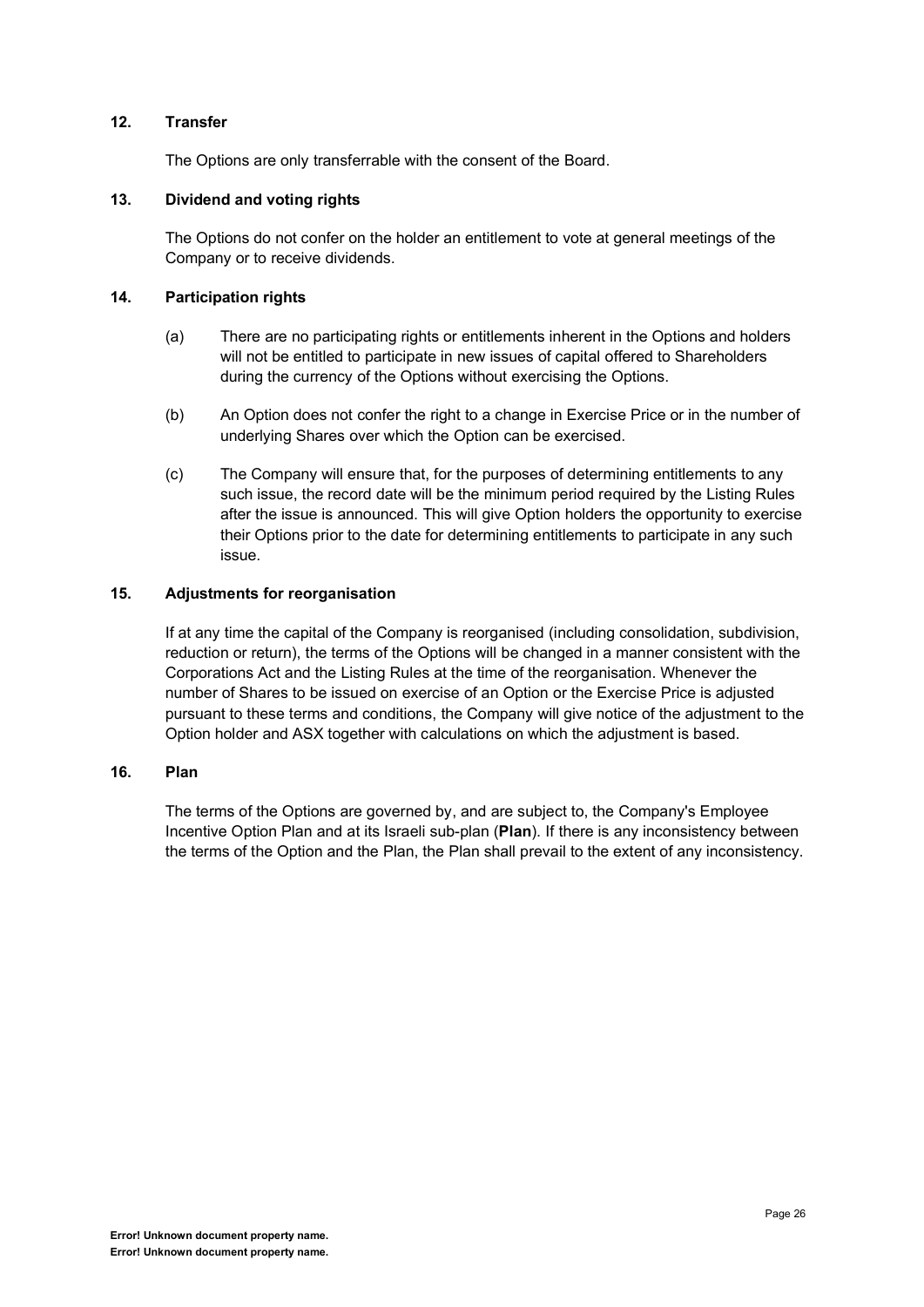## Schedule 3 Valuation of Former CEO Options

The Former CEO Options to be issued to Gideon Shmuel pursuant to Resolution 3 been valued according to the Black & Scholes valuation model on the following assumptions:

| <b>Related Party</b>                      | <b>Mr Gideon Shmuel</b>                                   |
|-------------------------------------------|-----------------------------------------------------------|
| Assumed Share price at<br>grant date      | A\$0.35*                                                  |
| Exercise price                            | Tranche 1: \$0.00                                         |
|                                           | Tranche 2: \$0.00                                         |
| Exercise price premium to<br>market value | N/A                                                       |
| Expiry                                    | Tranche 1: the date 3 years after the date of their issue |
|                                           | Tranche 2: 30 September 2025                              |
|                                           |                                                           |
| <b>Expected volatility</b>                | 0.70                                                      |
| Risk free interest rate                   | Tranche 1: 2.6% <sup>(1)</sup>                            |
|                                           | Tranche 2: 2.6% <sup>(1)</sup>                            |
|                                           |                                                           |
| Annualised dividend yield                 | 0%                                                        |
| Value of Former CEO                       | Tranche 1: A\$0.35                                        |
| Option                                    | Tranche 2: A\$0.35                                        |
|                                           |                                                           |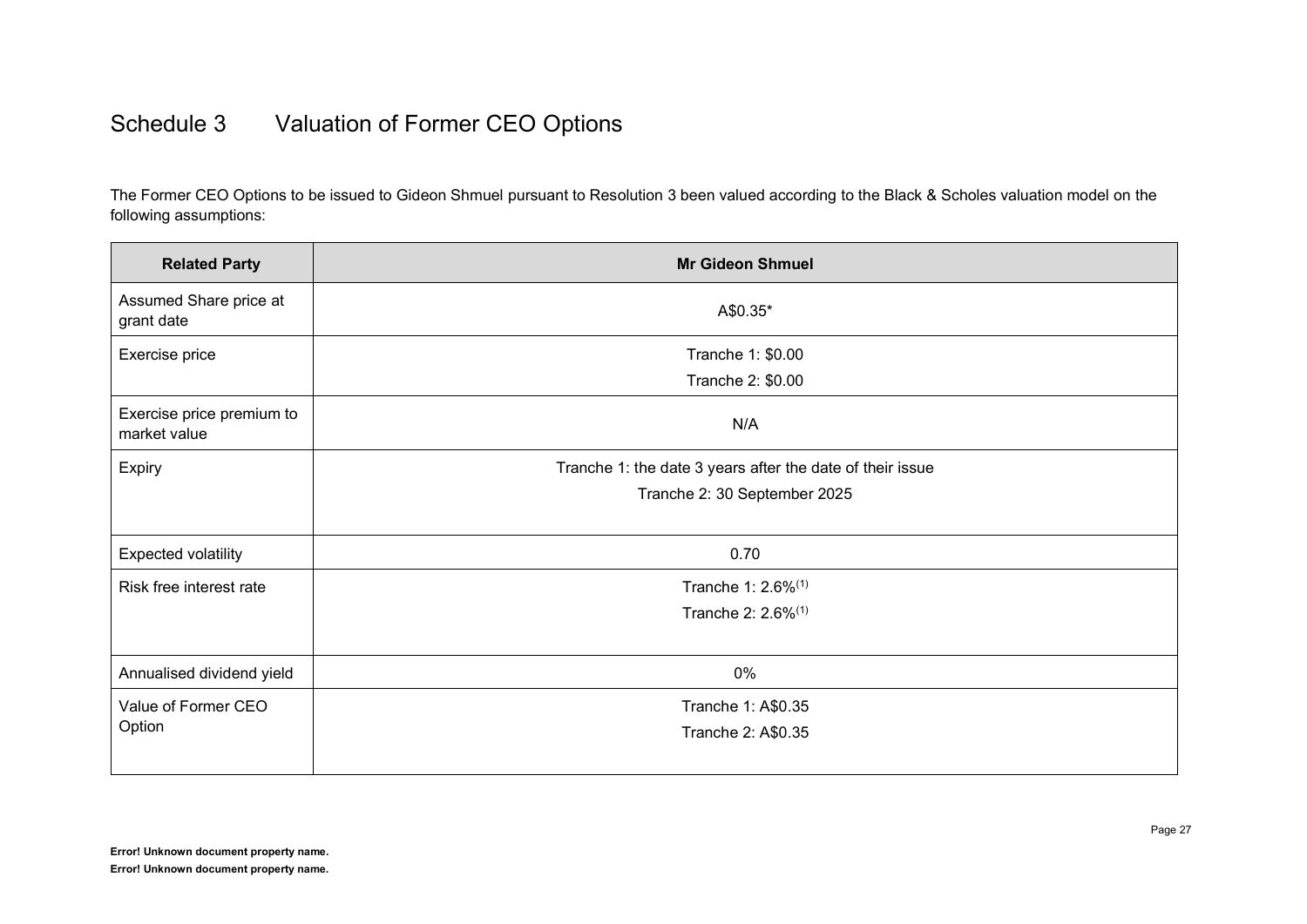| <b>Related Party</b>      | <b>Mr Gideon Shmuel</b> |
|---------------------------|-------------------------|
| Aggregate value of Former | Tranche 1: A\$87,500    |
| CEO Options               | Tranche 2: A\$87,500    |

\* at 27 April 2022

 $(1)$  - Australia 3 year risk free rate.

Notes:

The valuations took into account the following matters:

- 1. The valuation of the Options assumes that the exercise of a right does not affect the value of the underlying asset.
- 2. Given that the Options are to be issued for no cash consideration, the value of the Options is reflected in the underlying Share price at the valuation date. The Share price used is based on the closing price of Shares on 27 April 2022, being \$0.35.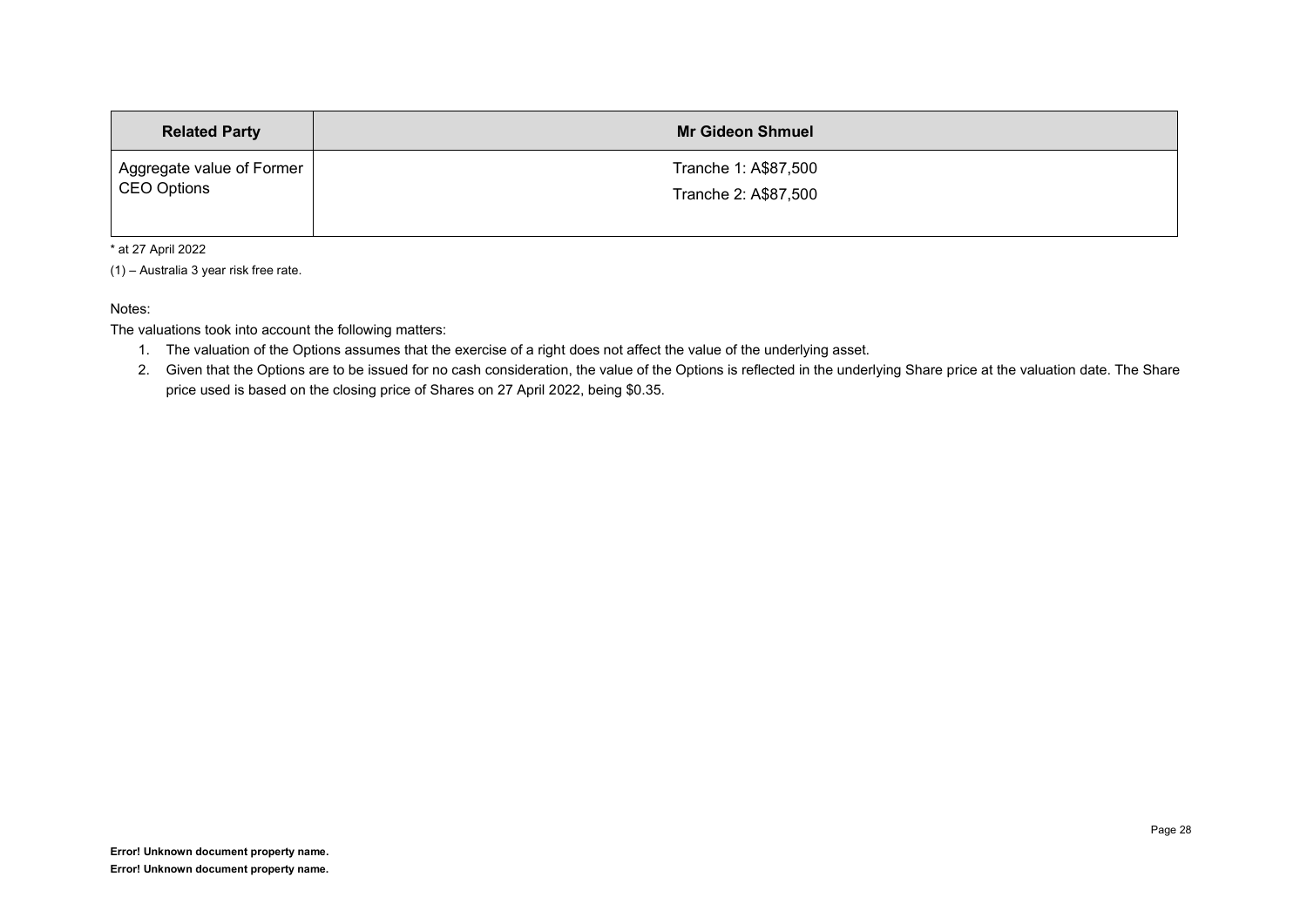Schedule 4 Proxy Form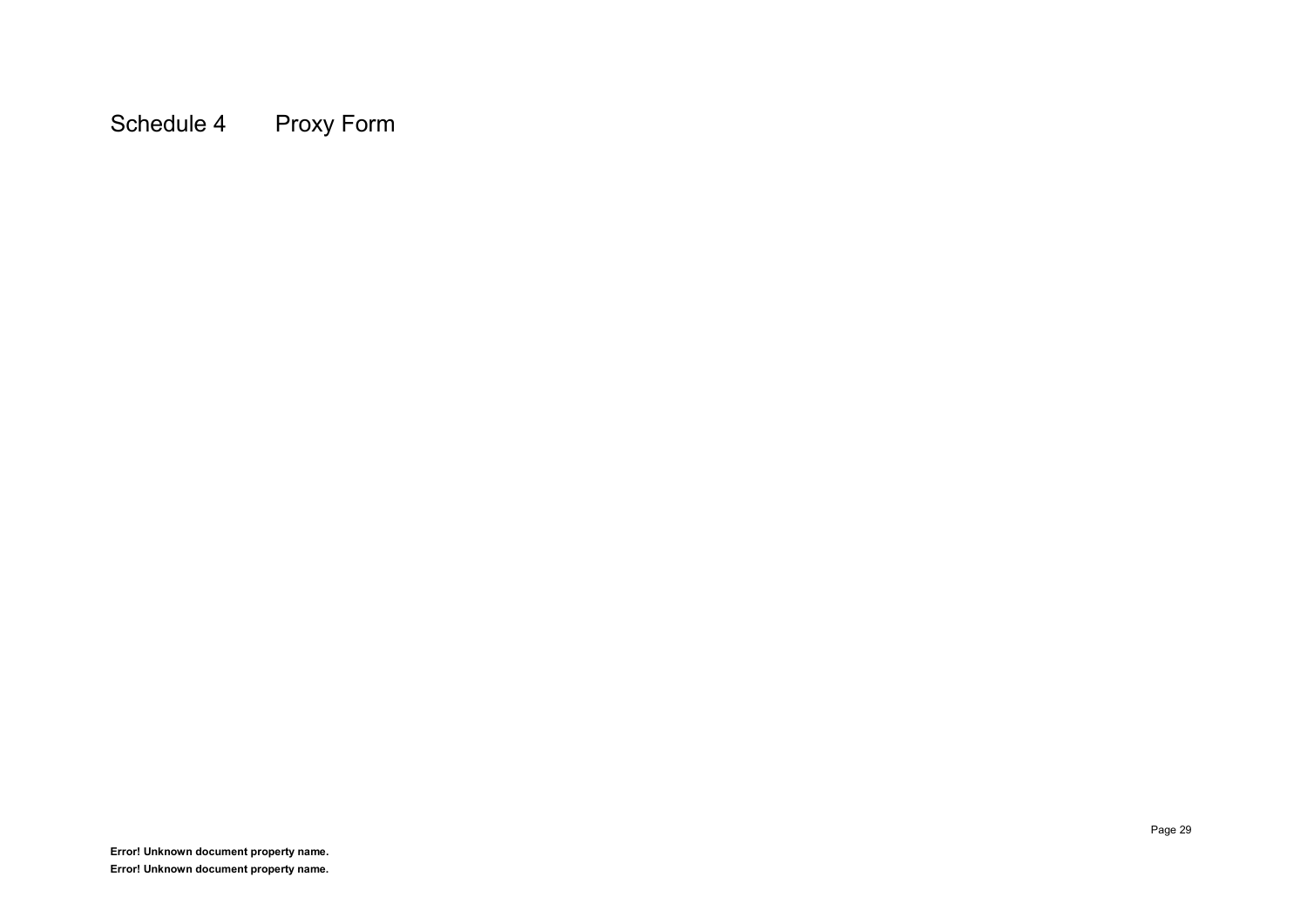

# **Proxy Voting Form**

**If you are attending the virtual Meeting please retain this Proxy Voting Form for online Securityholder registration.**

**Holder Number or Holder Identification Number:**

Your proxy voting instruction must be received by **3.30pm (AEST) on Sunday, 29 May 2022,** being **not later than 48 hours** before the commencement of the Meeting. Any Proxy Voting instructions received after that time will not be valid for the scheduled Meeting.

#### **SUBMIT YOUR PROXY**

#### **Complete the form overleaf in accordance with the instructions set out below.**

#### **YOUR NAME AND ADDRESS**

The name and address shown above is as it appears on the Company's share register. If this information is incorrect, and you have an Issuer Sponsored holding, you can update your address through the investor portal: **https://investor.automic.com.au/#/home** Shareholders sponsored by a broker should advise their broker of any changes.

#### **STEP 1 – APPOINT A PROXY**

If you wish to appoint someone other than the Chair of the Meeting as your proxy, please write the name of that Individual or body corporate. A proxy need not be a Shareholder of the Company. Otherwise, if you leave this box blank, the Chair of the Meeting will be appointed as your proxy by default.

#### **DEFAULT TO THE CHAIR OF THE MEETING**

Any directed proxies that are not voted on a poll at the Meeting will default to the Chair of the Meeting, who is required to vote these proxies as directed. Any undirected proxies that default to the Chair of the Meeting will be voted according to the instructions set out in this Proxy Voting Form, including where the Resolutions are connected directly or indirectly with the remuneration of KMP.

#### **STEP 2 - VOTES ON ITEMS OF BUSINESS**

You may direct your proxy how to vote by marking one of the boxes opposite each item of business. All your shares will be voted in accordance with such a direction unless you indicate only a portion of voting rights are to be voted on any item by inserting the percentage or number of shares you wish to vote in the appropriate box or boxes. If you do not mark any of the boxes on the items of business, your proxy may vote as he or she chooses. If you mark more than one box on an item your vote on that item will be invalid.

#### **APPOINTMENT OF SECOND PROXY**

You may appoint up to two proxies. If you appoint two proxies, you should complete two separate Proxy Voting Forms and specify the percentage or number each proxy may exercise. If you do not specify a percentage or number, each proxy may exercise half the votes. You must return both Proxy Voting Forms together. If you require an additional Proxy Voting Form, contact Automic Registry Services.

#### **SIGNING INSTRUCTIONS**

**Individual**: Where the holding is in one name, the Shareholder must sign.

**Joint holding**: Where the holding is in more than one name, all Shareholders should sign.

**Power of attorney**: If you have not already lodged the power of attorney with the registry, please attach a certified photocopy of the power of attorney to this Proxy Voting Form when you return it.

**Companies**: To be signed in accordance with your Constitution. Please sign in the appropriate box which indicates the office held by you.

**Email Address**: Please provide your email address in the space provided.

**By providing your email address, you elect to receive all communications despatched by the Company electronically (where legally permissible) such as a Notice of Meeting, Proxy Voting Form and Annual Report via email.**

#### **CORPORATE REPRESENTATIVES**

If a representative of the corporation is to attend the Meeting the appropriate 'Appointment of Corporate Representative' should be produced prior to admission. A form may be obtained from the Company's share registry online at https://automic.com.au.

ൢ +

#### **Lodging your Proxy Voting Form:**

#### **Online:**

Use your computer or smartphone to appoint a proxy at

#### [https://investor.automic.com.au/#/logi](https://investor.automic.com.au/#/loginsah) [nsah](https://investor.automic.com.au/#/loginsah)

or scan the QR code below using your smartphone

**Login & Click on 'Meetings'. Use the Holder Number as shown at the top of this Proxy Voting Form.** 



**BY MAIL:**

Automic GPO Box 5193 Sudney NSW 2001

#### **IN PERSON:**

Automic Level 5, 126 Phillip Street Sydney NSW 2000

**BY EMAIL:**

[meetings@automicgroup.com.au](mailto:meetings@automicgroup.com.au)

**BY FACSIMILE:** +61 2 8583 3040

**All enquiries to Automic:**

#### **PHONE:**

1300 288 664 (Within Australia) +61 2 9698 5414 (Overseas)